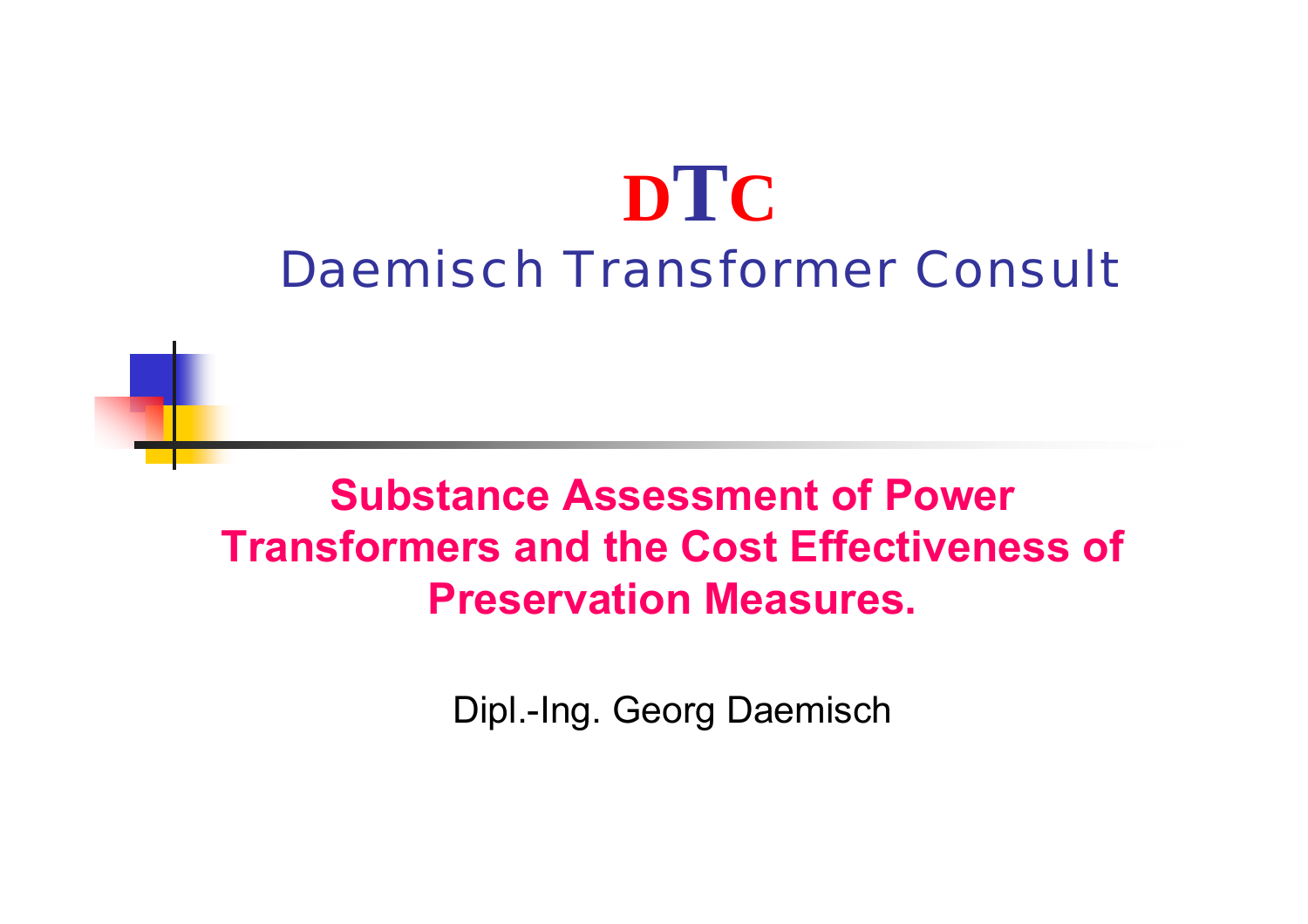Daemisch Transformer Consulting **Substance Assessment of Power Transformers and the Cost Effectiveness of Preservation Measures.**

**1. Introduction**

**It seems trivial enough to reiterate the background which has led u s to the situation described in the following, which is why w e have refrained from doing so. The outcome, however, is unsettling enough.**

**The outcome:** 

**Vastly overaged transformer populations**

- **Reduced capacities at the manufacturers' end**
- -**Uncertainty about potential remaining operating times**
- **Bracketed organizational capacities at the users' end**
- **Bracketedreinvestment funds**
- -**Political pressures on the security of supply**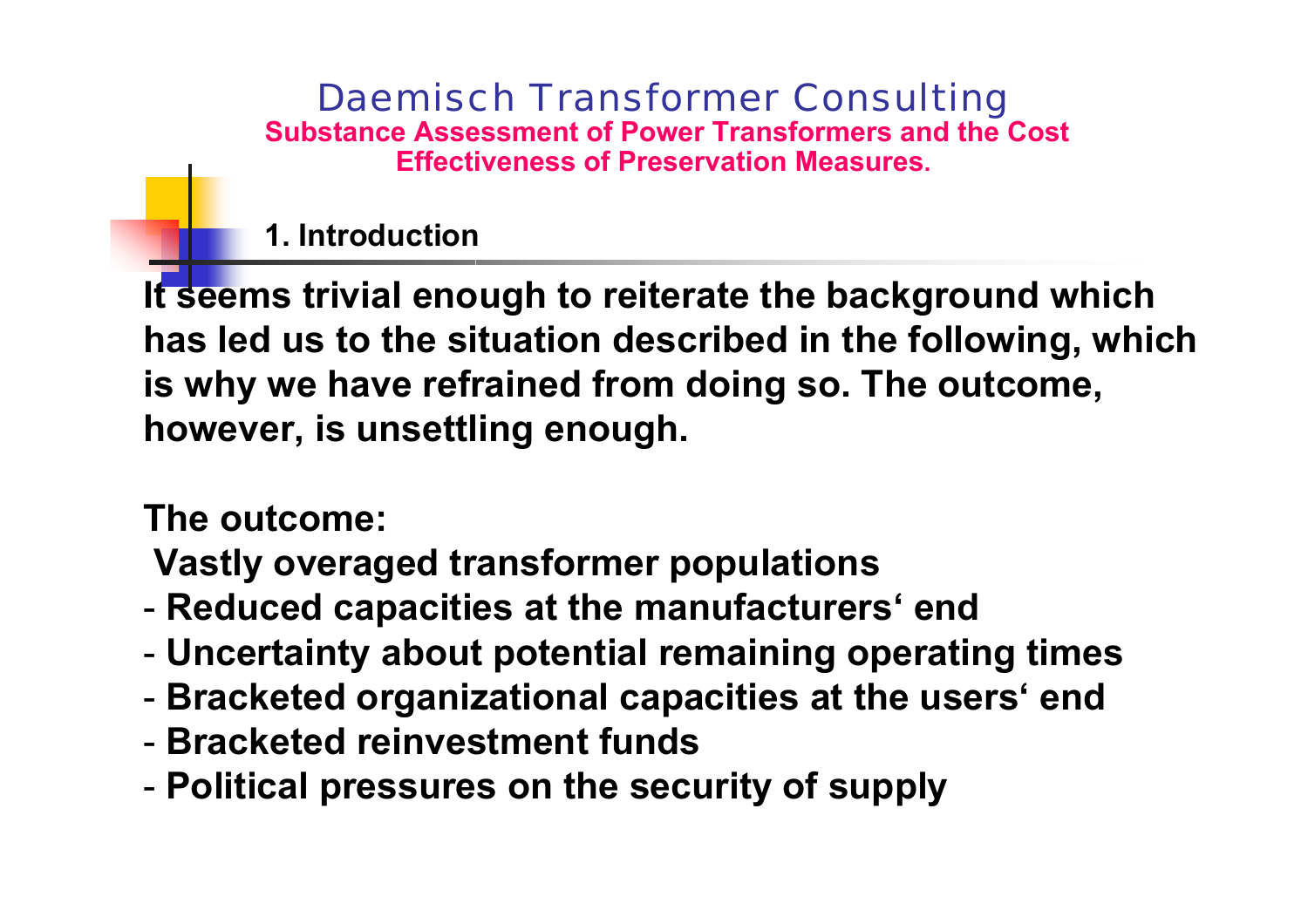**1. Introduction**

**This situation evidently demands a clearly structured course of action to successfully deal with the factors outlined above, yet without losing sight of the need for cost effectiveness on the one hand and the need for security of supply on the other. Neglecting the political factor is equally out of the question: even basically non-critical incidents may easily cause incalculable image losses if they occur in a politically critical environment.**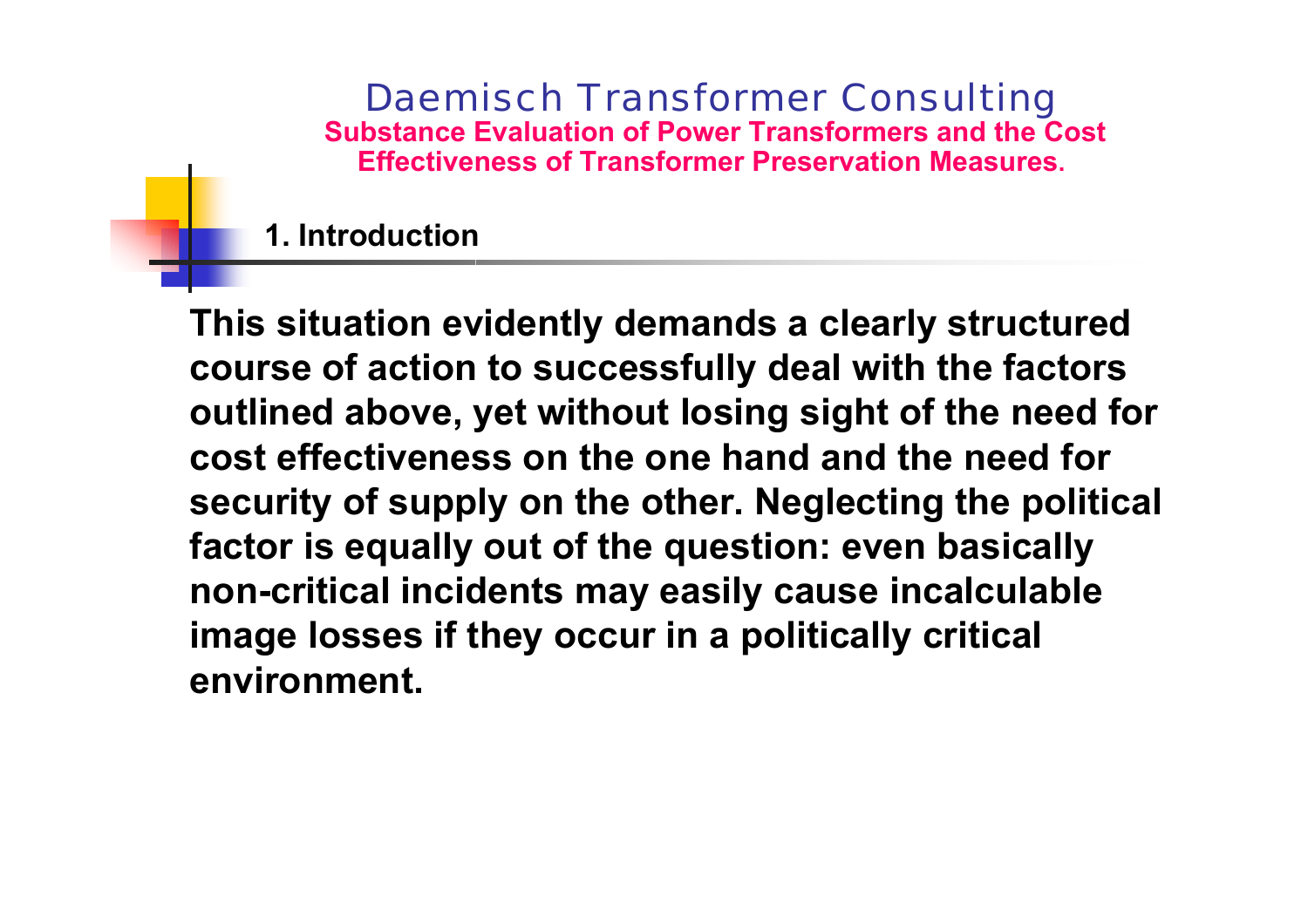**1. Introduction**

### **Definition of terms:**

**Substance of a transformer = useful lifetime strength.** 

**Although the term "service life" is often used instead, that term happens to be quite relative and reveals little about a transformer's actual remaining usefulness.**

**Questions the user has to ask himself when trying to determine the anticipated remaining useful time of a transformerunder inadmissibleconditions:**

- **- Is continued operation possible without modifications?**
- **Is an output increase possible?**
- **Is an output decrease necessary?**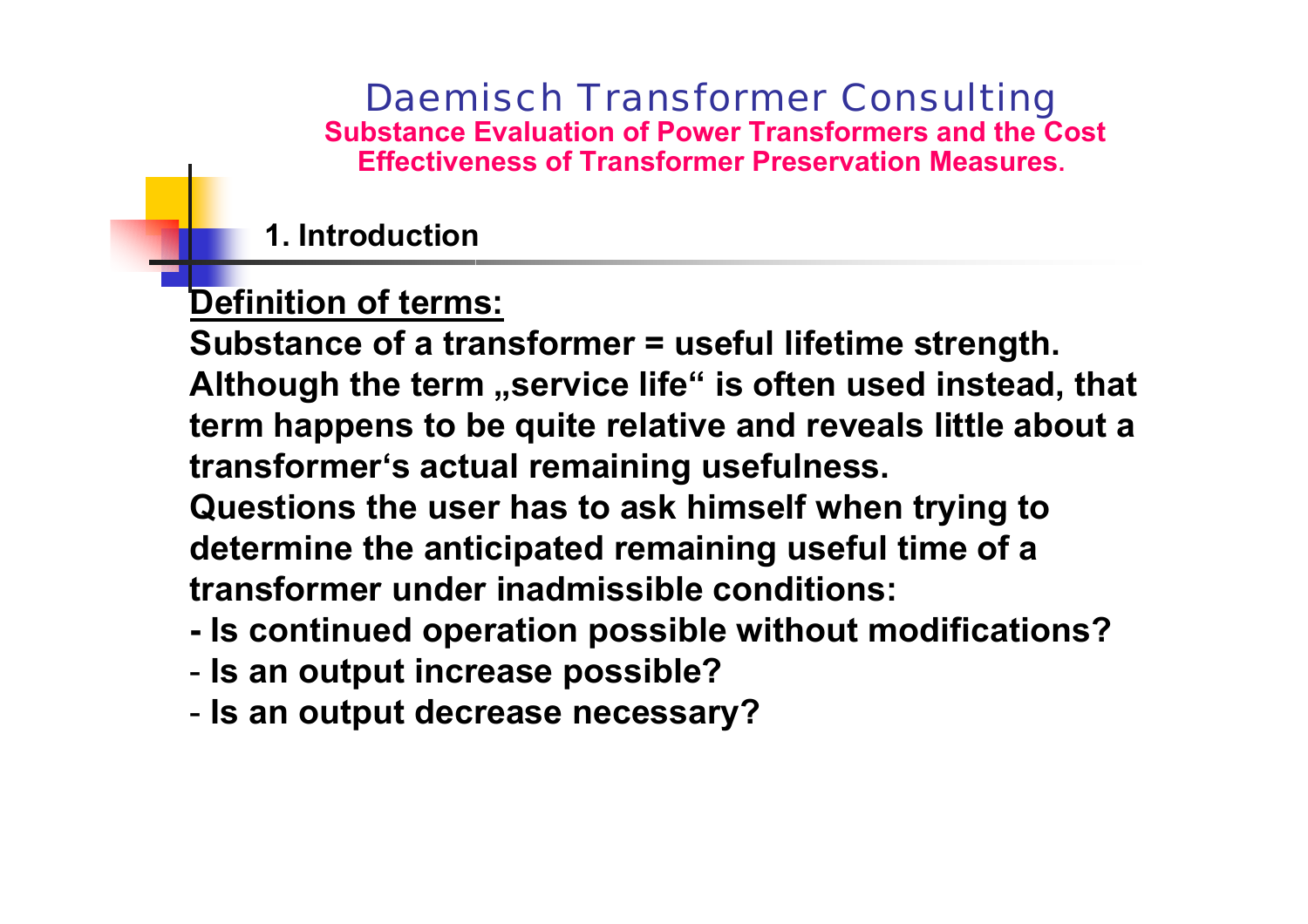**1. Introduction**

In this context, however, the term "service life" is useless, **since a transformer's anticipated service life depends on its individual load profile.**

**However, by determining a transformer's "salvageable remaining substance" through appropriate data evaluation, it is possible to determine a transformer's actual rate of substance consumption under the required operating conditions, i.e. how much longer it can be safely and reliably operated. In a "best case scenario" example, the results of the data analysis may indicate e.g. that <sup>a</sup> transformer still has 60% of residual substance, which, depending on its intensity of use, may allow a specific remaining operating time.**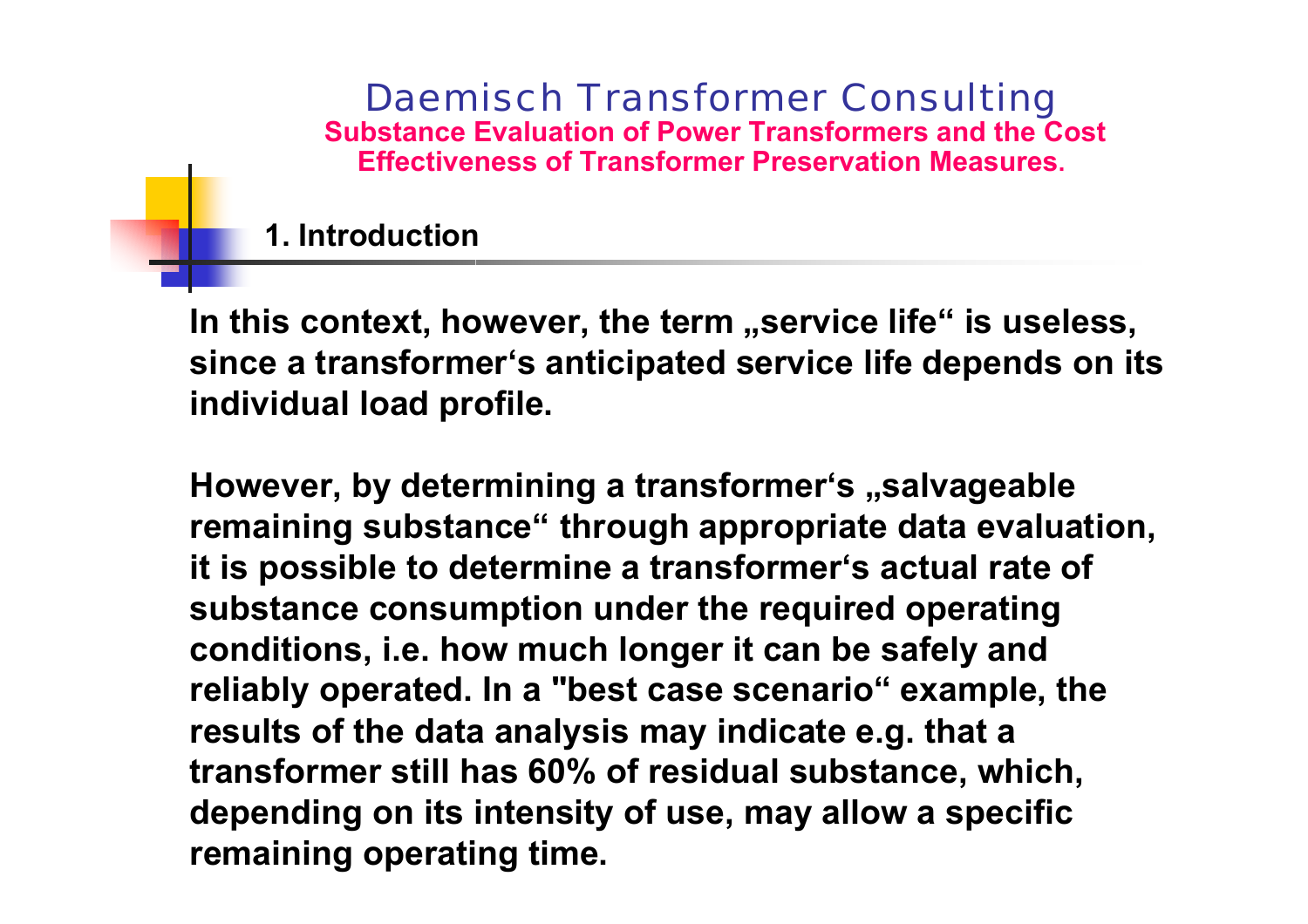**1. Introduction**

**This approach has already been adopted by some of the current monitoring systems: with their ageing calculations for certain load conditions, they take into account not only the IEC Loading Guide, which is essentially based on Montsinger's curves, but also other ageing indicators such as water content and acid. This approach at least understands that ageing depends not only on a single factor, i.e. temperature, but also on the formation ageing products. Ageing, even in the presence of constant output, e.g. as in the case of generator transformers o r industrial transformers, is therefore never linear!**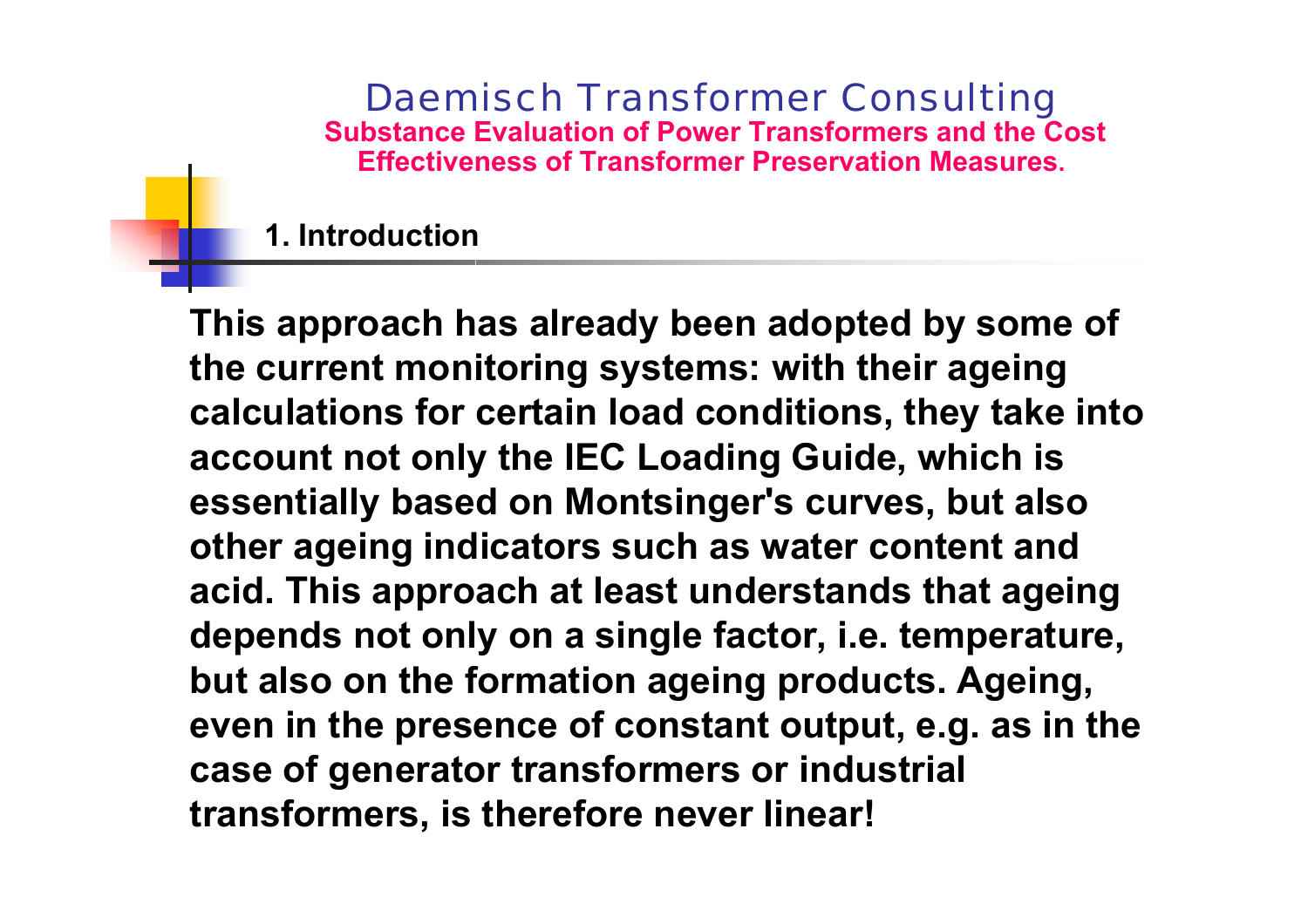**1. Introduction**

As a matter of fact, a status of "40-60% substance" by **no means translates into "40-60% service life", which can actually be coarsely estimated at 10-20% of the previous operating time under comparable operating conditions. After all, substance degradation is exponential and may therefore progress to under 20% much faster than anticipated, to a point where no mechanical strength is left in certain areas of the insulation system, so that emergency operation of such a transformer will be acceptable and admissible only under strict monitoring, and even then for only a limited amount of time.**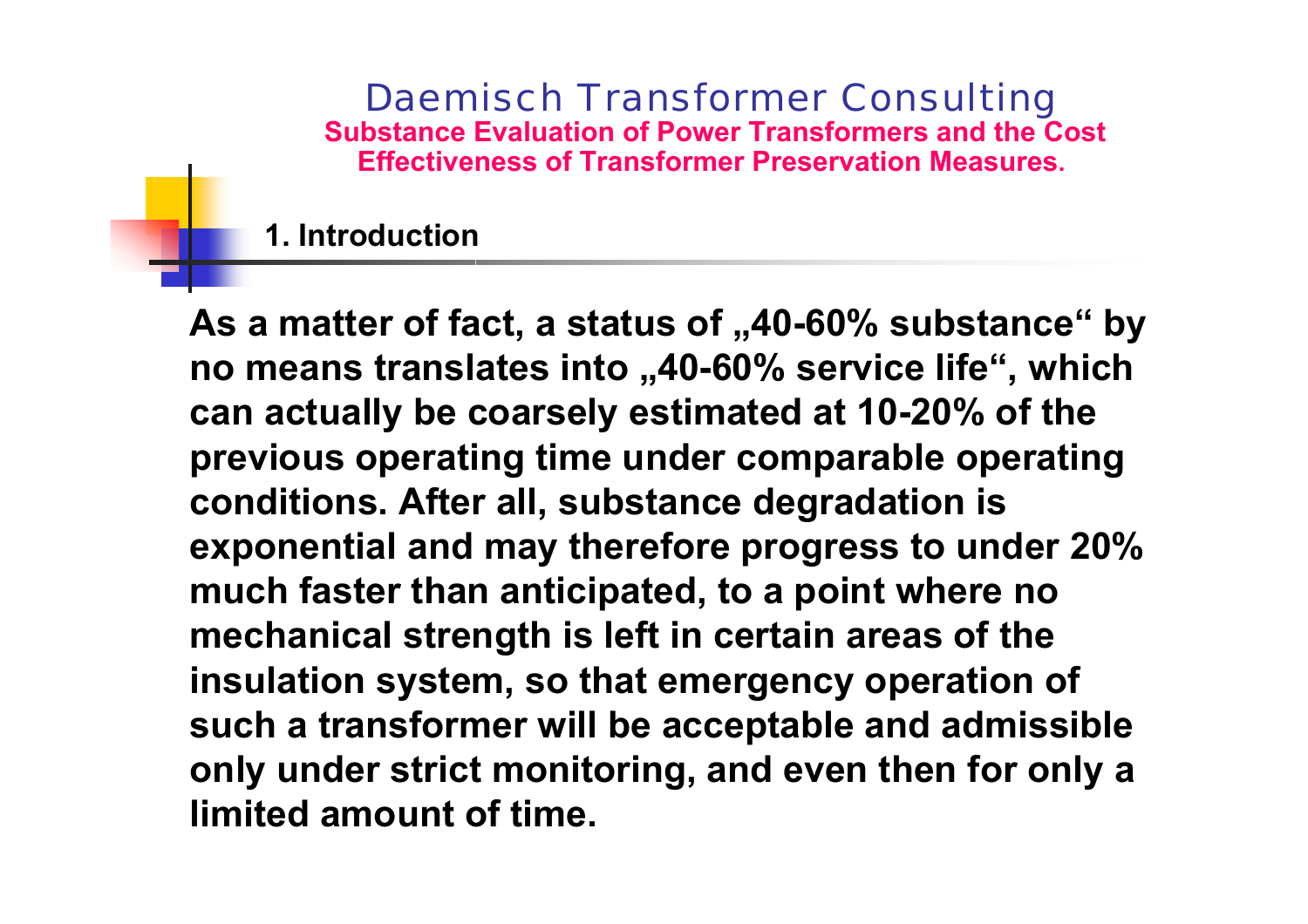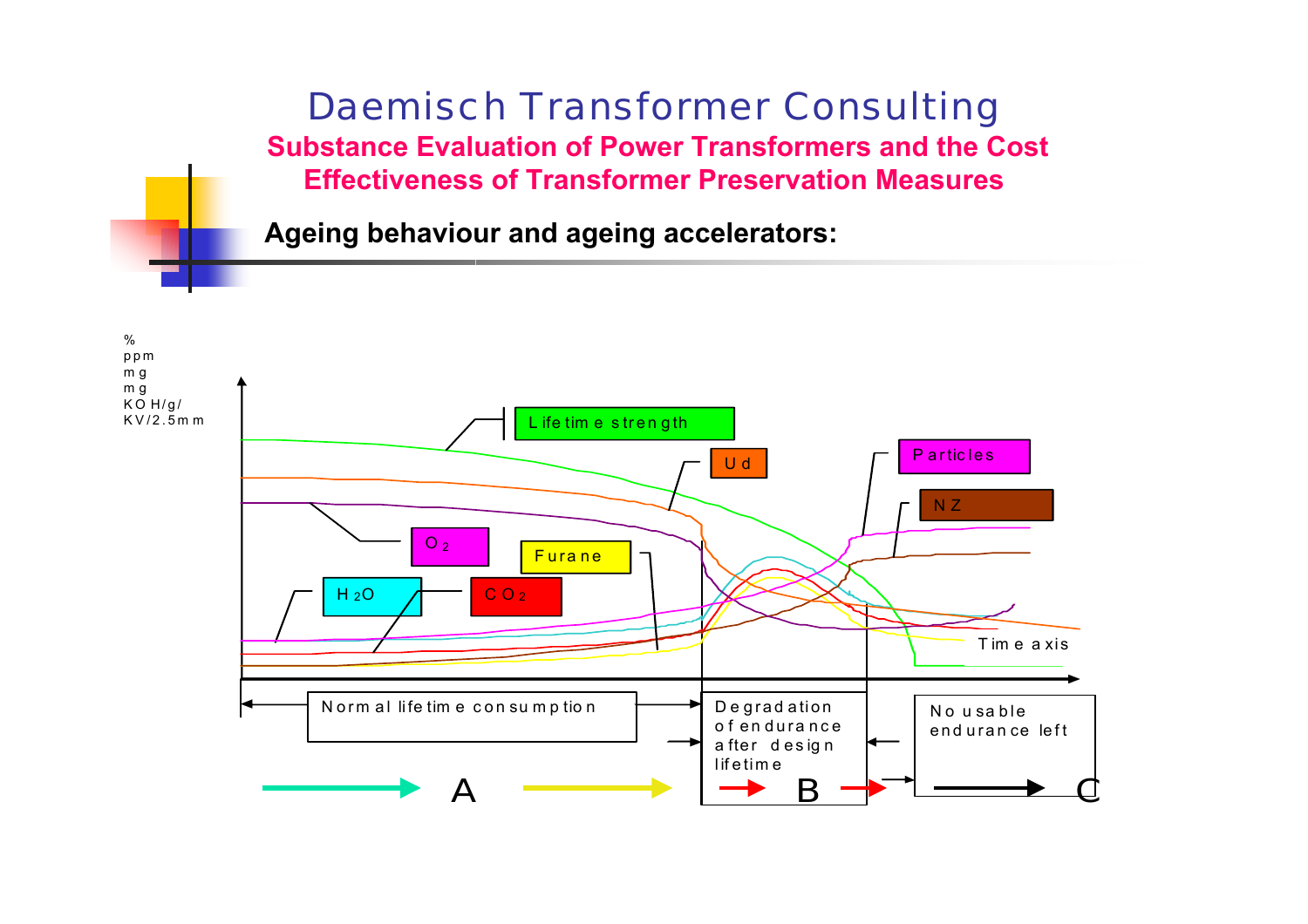**Ageing behaviour and ageing accelerators:**

The previous foil has already been shown on several occasions. This type of ageing behaviour was commented on by other authors in similar form and in other contexts. It is imperative to realize that the ageing process of transformers is **NOT** linear. Therefore, the finding of a residual substance of e.g. 50% cannot be comforting, but is actually highly alarming!

**A linear view of a transformer's remaining operating time is therefore unacceptable!!**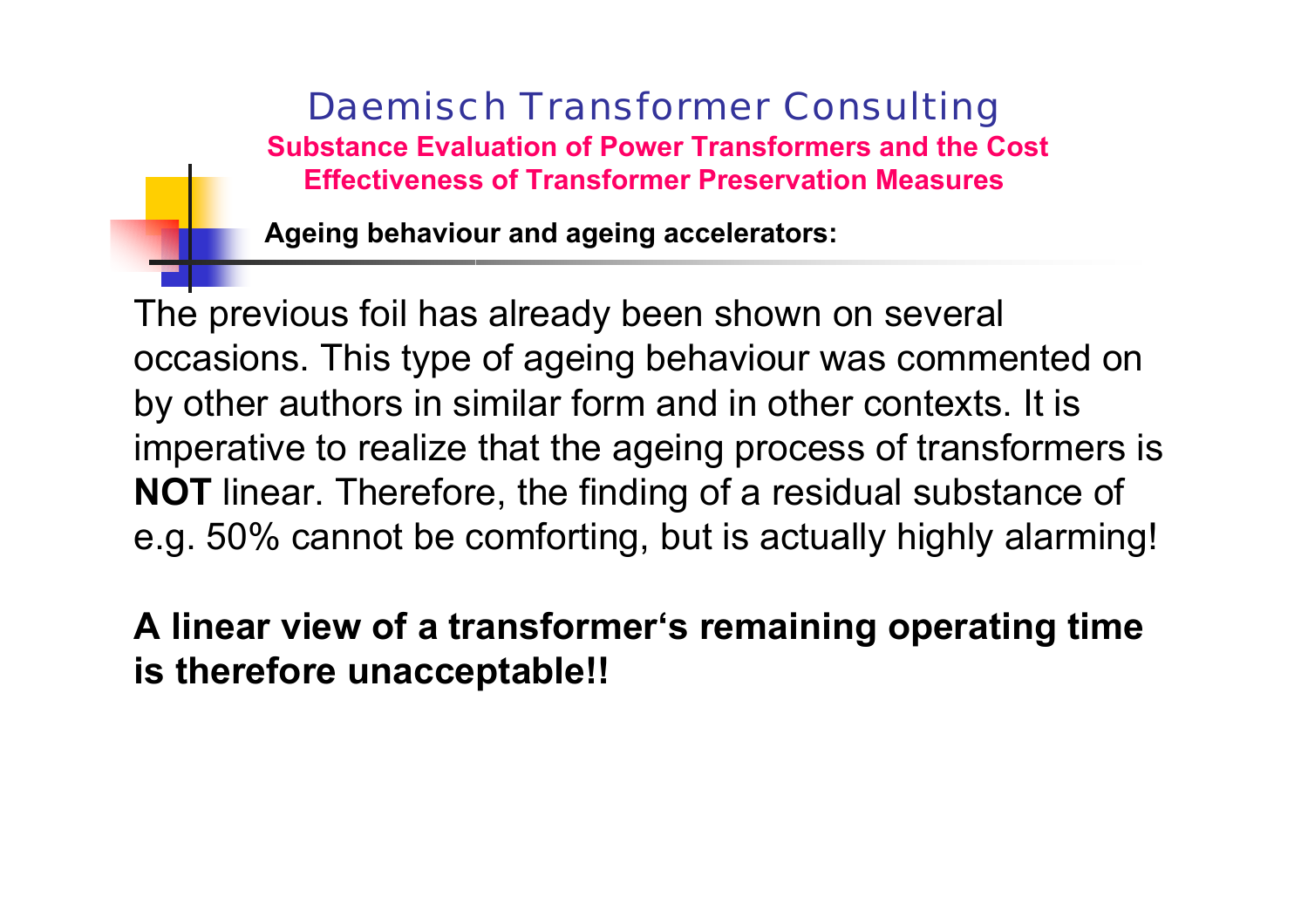

# **Typical ageing accelerators in transformers:**

- **-Temperature**
- **-Water**
- **- Acid**

**-**

.

- **-Polar ageing products**
	- **Oxygen**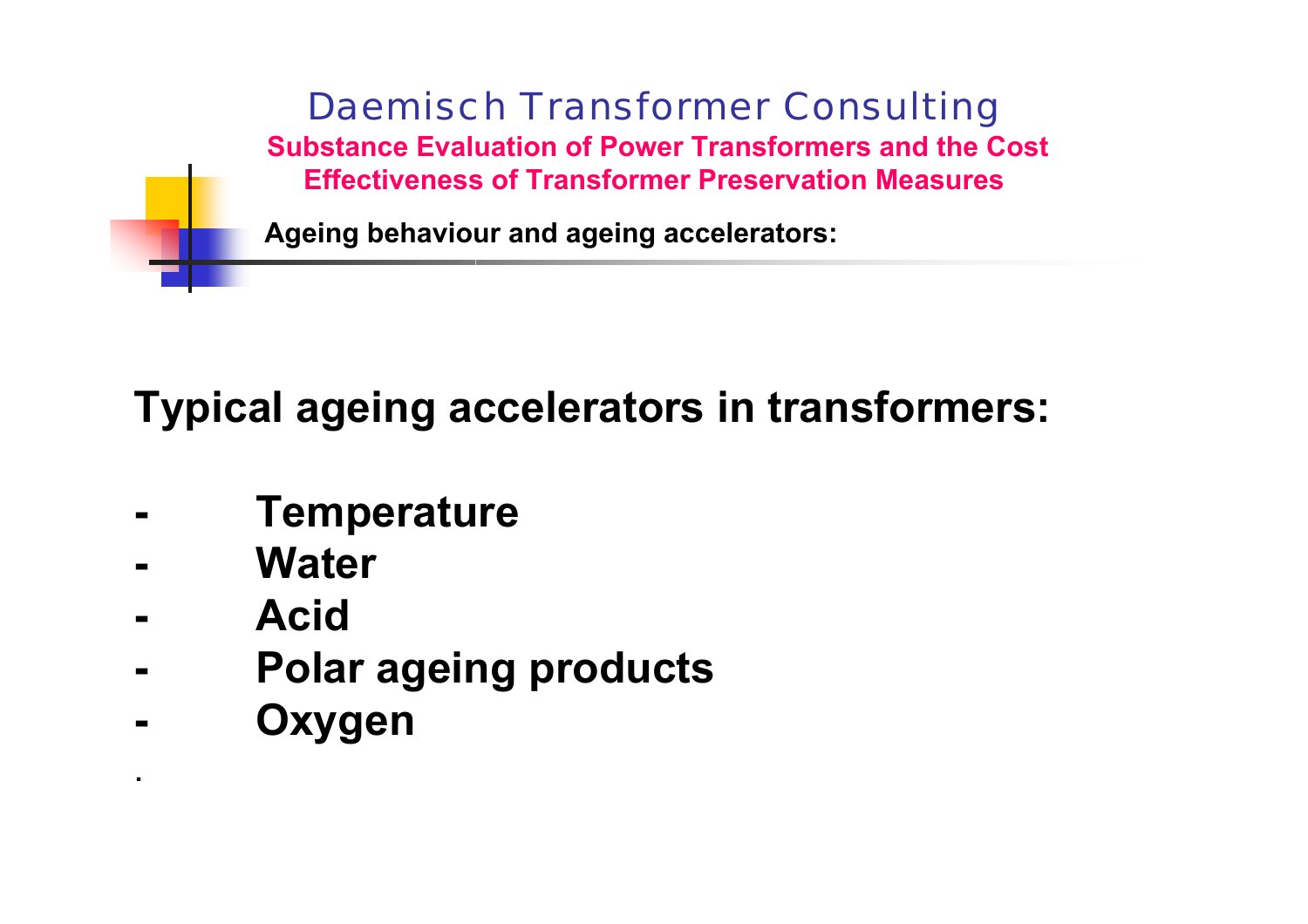**Ageing behaviour and ageing accelerators:**

**To assess the individual ageing behaviour of a transformer, it is necessary to measure the activity of the individual ageing accelerators. Currently, this task can be achieved only through long-standing empirical experience.**

- 
- **Water**
- Acid
- **Polar ageing products**
- 

.

- **Temperature = mean temperature top/bottom**
	- **= relative moisture or FDS**
		- **examination b y acid number**
		- **b y Tan δ interfacialsurface tension**
- **Oxygen = resaturation curve**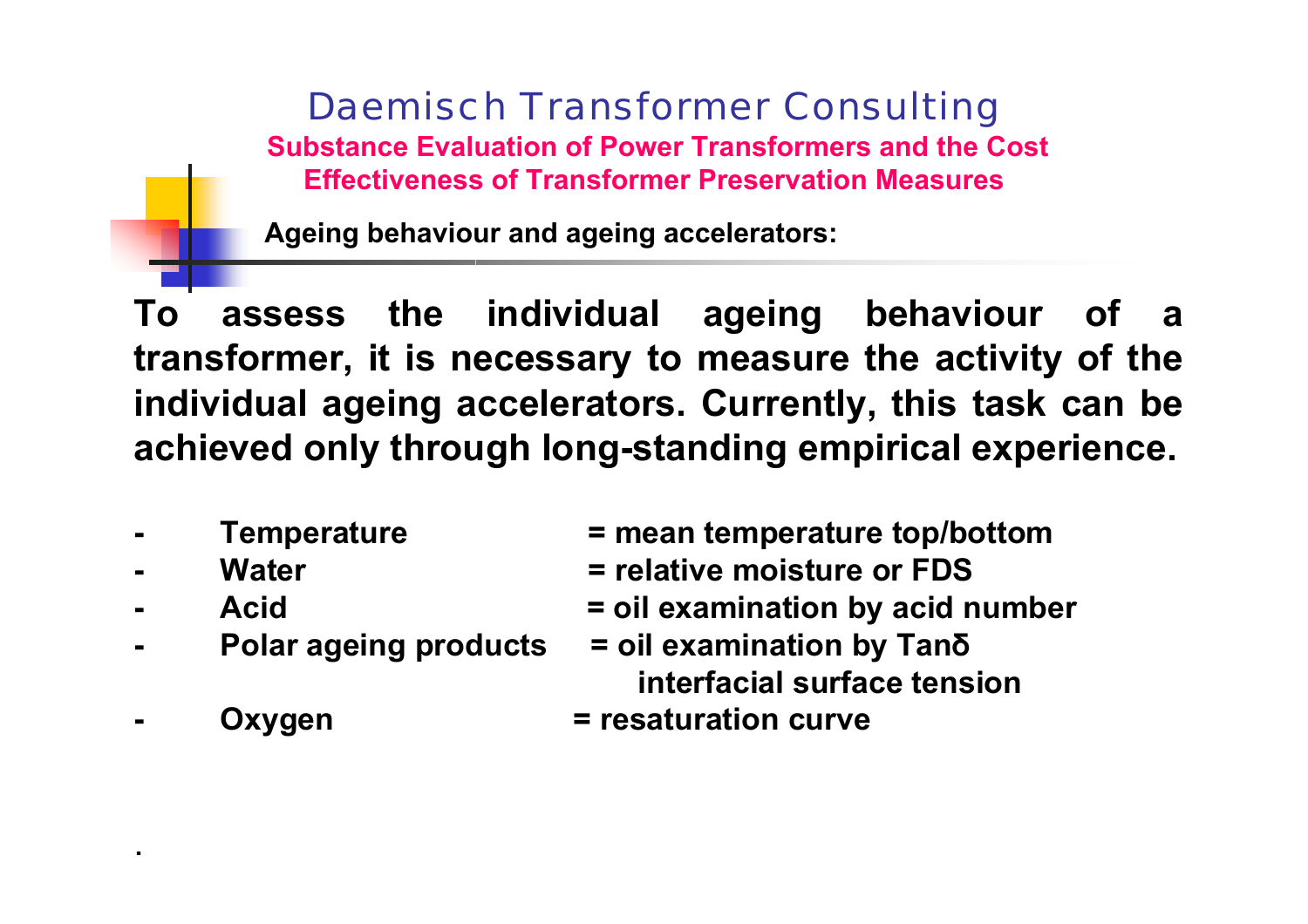**Substanceassessment:**

**It is important to remember that for a substance assessment to be reliable, it cannot be based on just a**  single measuring method. Actually, reliable substance **assessment requires the data of the various ageing accelerators:**

- **Water**
- 
- **Polar ageing products**
- **= relative moisture or FDS**
- **Acid = oil examination b y acid number**
	- **b y Tan δ interfacial surface tension**
	- **Oxygen = resaturation curve**
	- **Addtional data achieved through:**
- -**Furan analysis**
- -**Tanδ**
- -**UD behaviour**
- **= oil examination**
- **= measuring at lo w frequency**
- **= oil test Udactual/UdH2O**.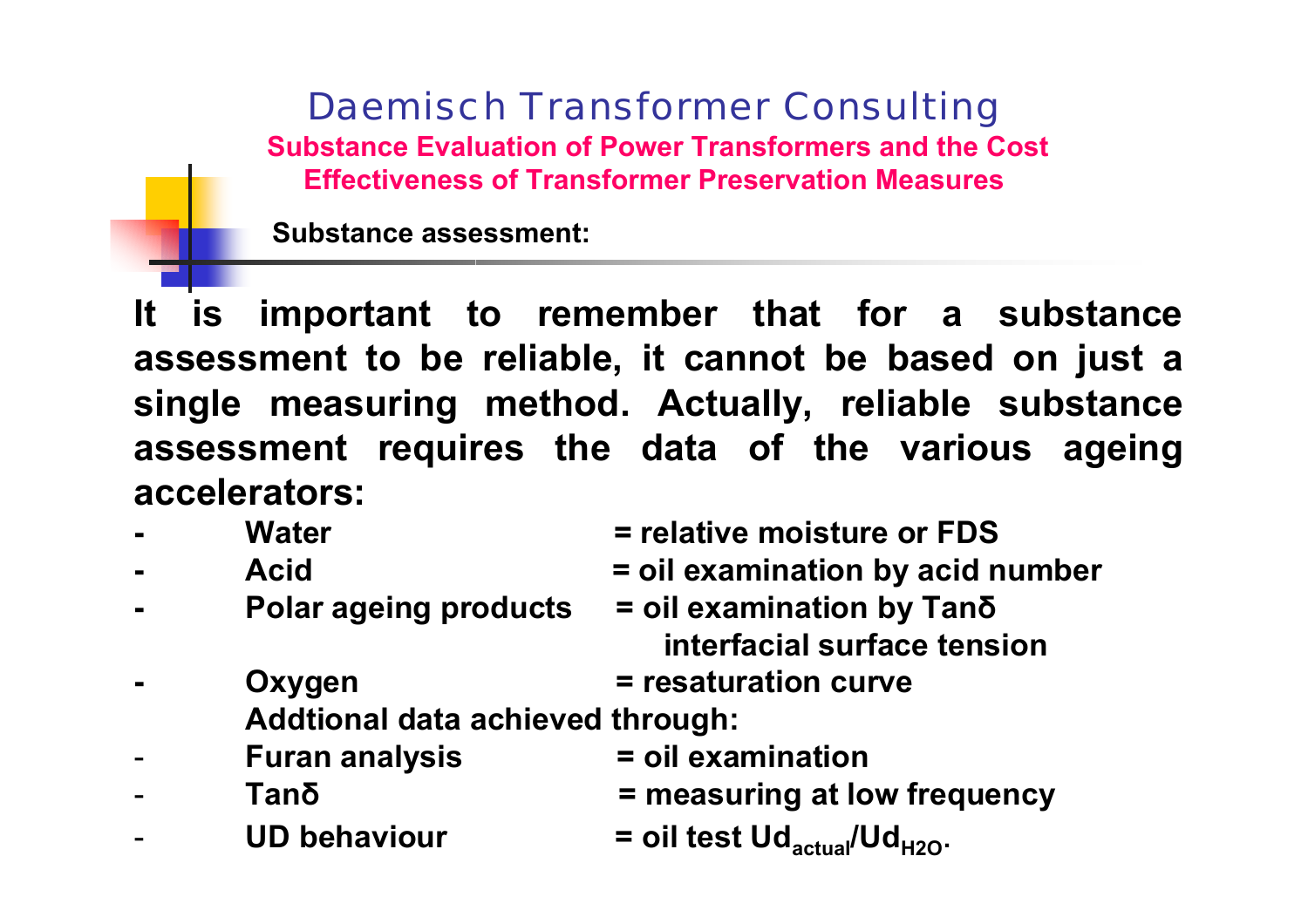**Substance assessment:**

**Data acquisition:**

- **The water content in transformers can be measured by various different methods:**
- **1. "Measuring of the absolute water content in oil" (KF) and equilibrium diagram**
- **2. Measuring of the relative moisture in oil and equilibrium diagram**
- **3.Direct measuring of FDS/PDC**
- **4.Assessment based on the water separation in bypass dryers**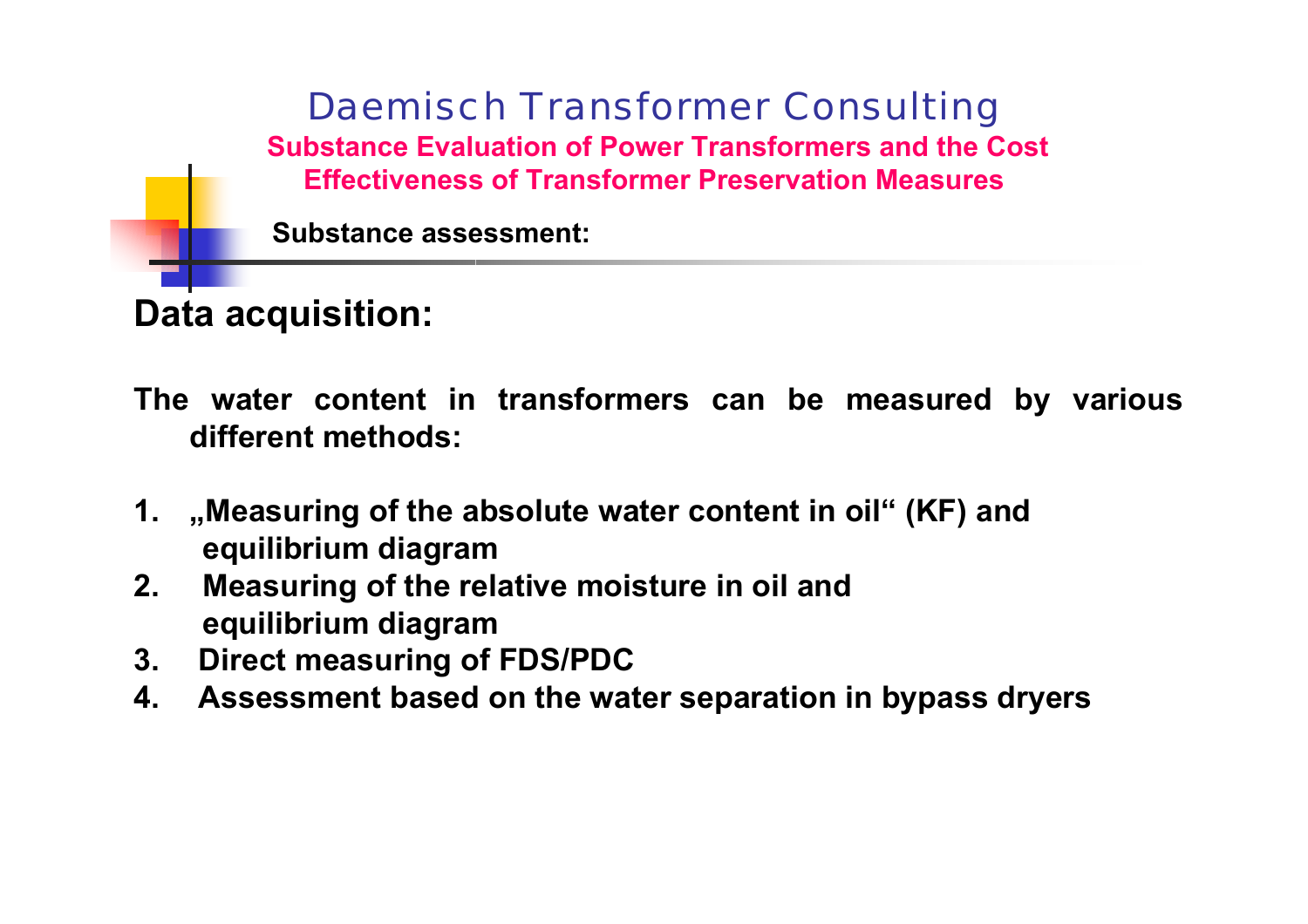**Substanceassessment:**

### **Method assessment:**

.

- **Method 1 is useless for overaged transformers as the measurement of the absolute water content in oil does not normally give a very good indication of the actual amount of water diffused in th e cellulose and oil in relation to the temperature.**
- **Method 2, if done correctly and based on a current equilibrium diagram (e.g. Oomen o r Altmann/Bukvis), is strong and yields reproducible results which can be verifie d b y other physical methods.**
- **Method 3, if properly modelled and simulated, yields strong results on a par with those achieved b y Method 2.**
- **Method 4, albeit coarser, will substantiate any correct results achieved by Methods 2 and 3.**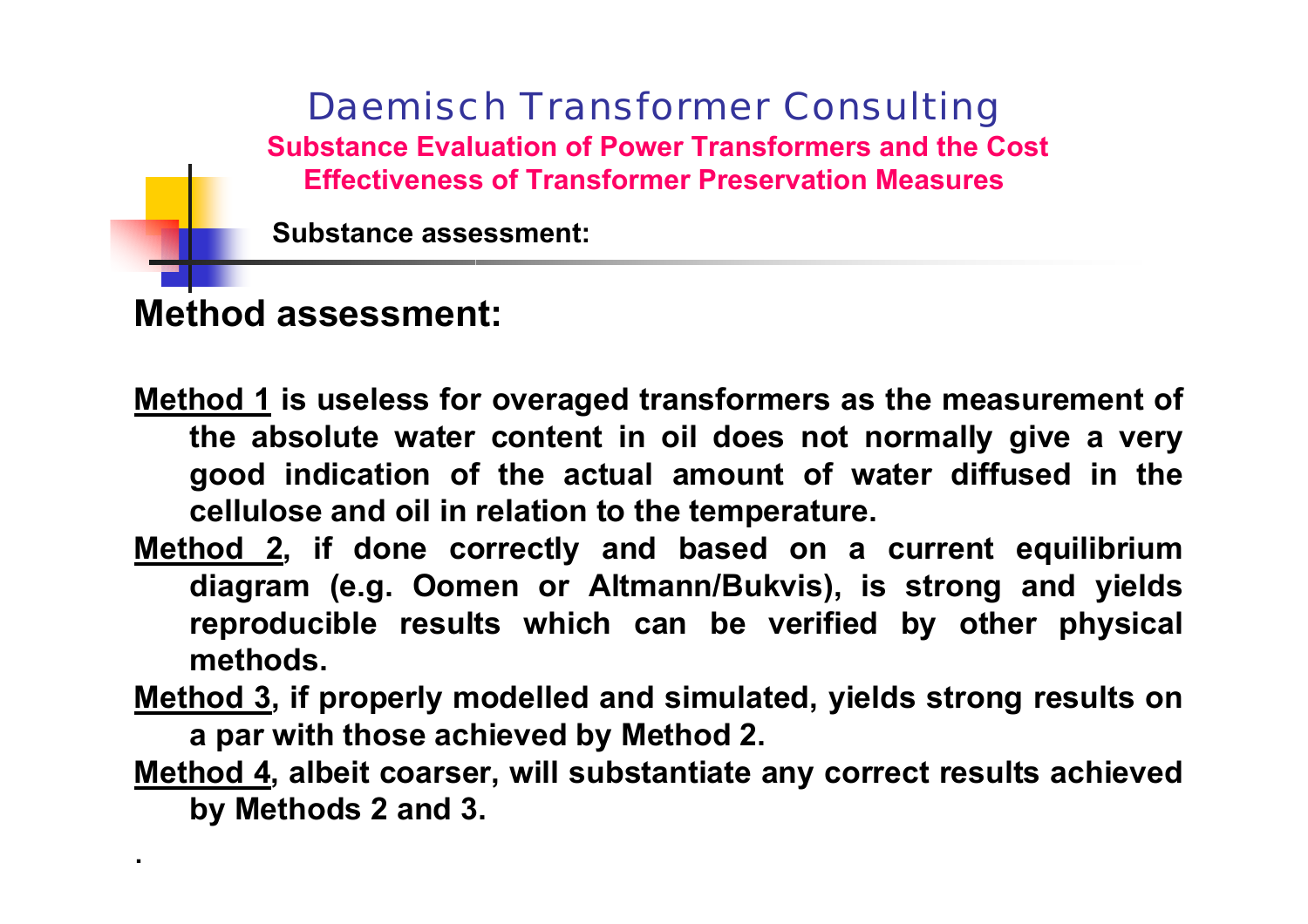**Substanceassessment:**

### **Method assessment:**



Measurements 6 and 9 werebased on the relative moisture, whereas value 9 reflects a certain drying effect achieved with the bypass system. An FDS measurement conducted at time 6 yielded a result of 3.1%. The water separation achieved with the bypass system points to a similar value. The other values were achieved by conventional measurements whosefluctuation range alone makes them useless.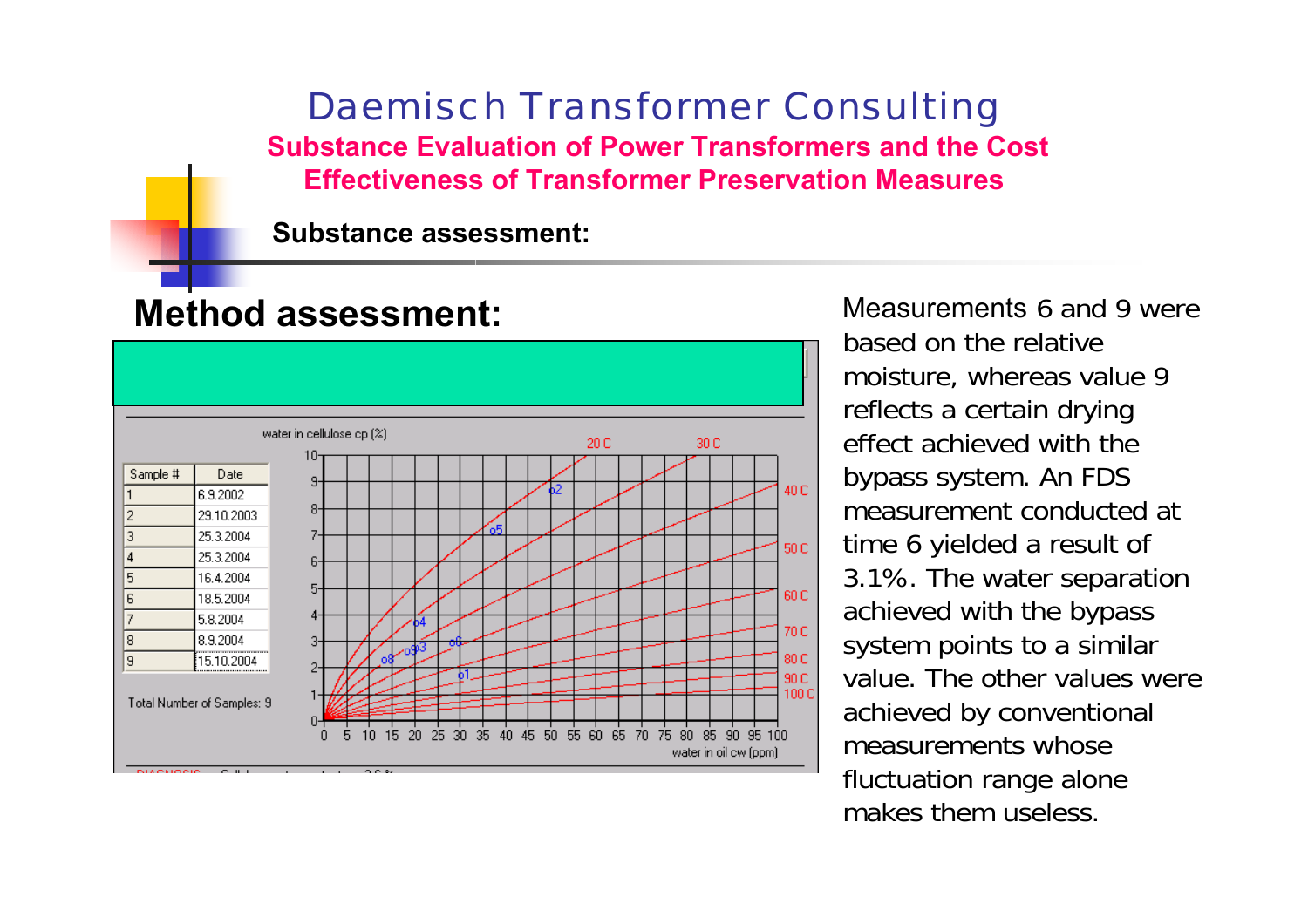**Substanceassessment:**

# **Acquisition of data from the oil:**

An oil analysis will normally yield dat a for the following factors:

-Acid

. - Tanδ

- Interfacial surface tension (this value, although rather unusial in Germany, is highly conclusive and therefore very important for evaluation purposes).

#### - Furan analysis

- UD behaviour (if the measured value is considerable lower than the theoretical value, it is safe to presume a fairly high fiber contamination, and therefore a very low DP value, at least to some extent)

**In case of major discrepancies between the values it is recommended to have control analyses done b y other laboratories!**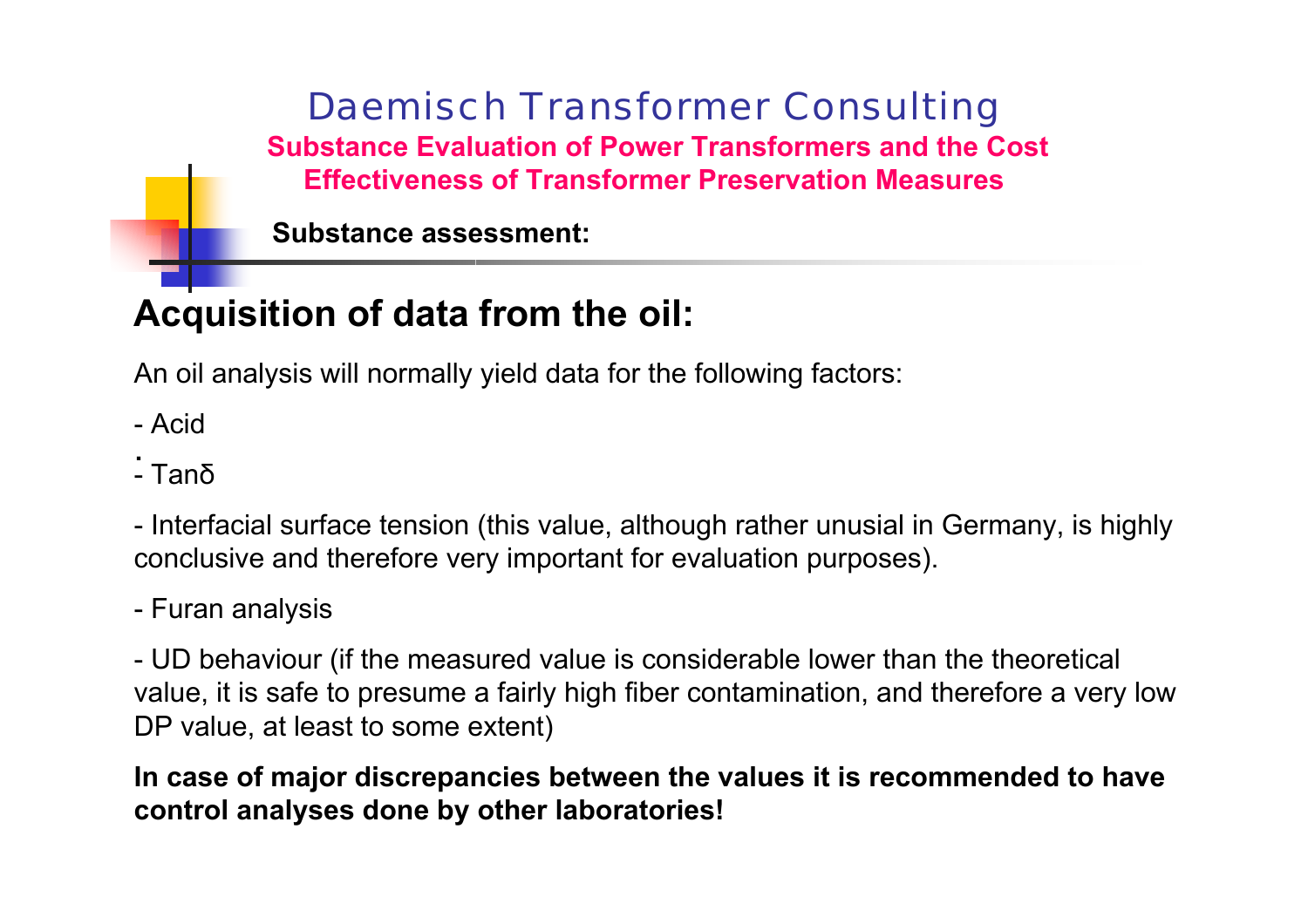

If the oxygen content is found to be declining during the scope of the periodic DGA (dissolved gas analysis), or if it is generally very low, it is safe to presume a high oxygen consumption, i.e. accelerated substance degradation. Howev er, a resaturation measurement will yield conclusiv e results: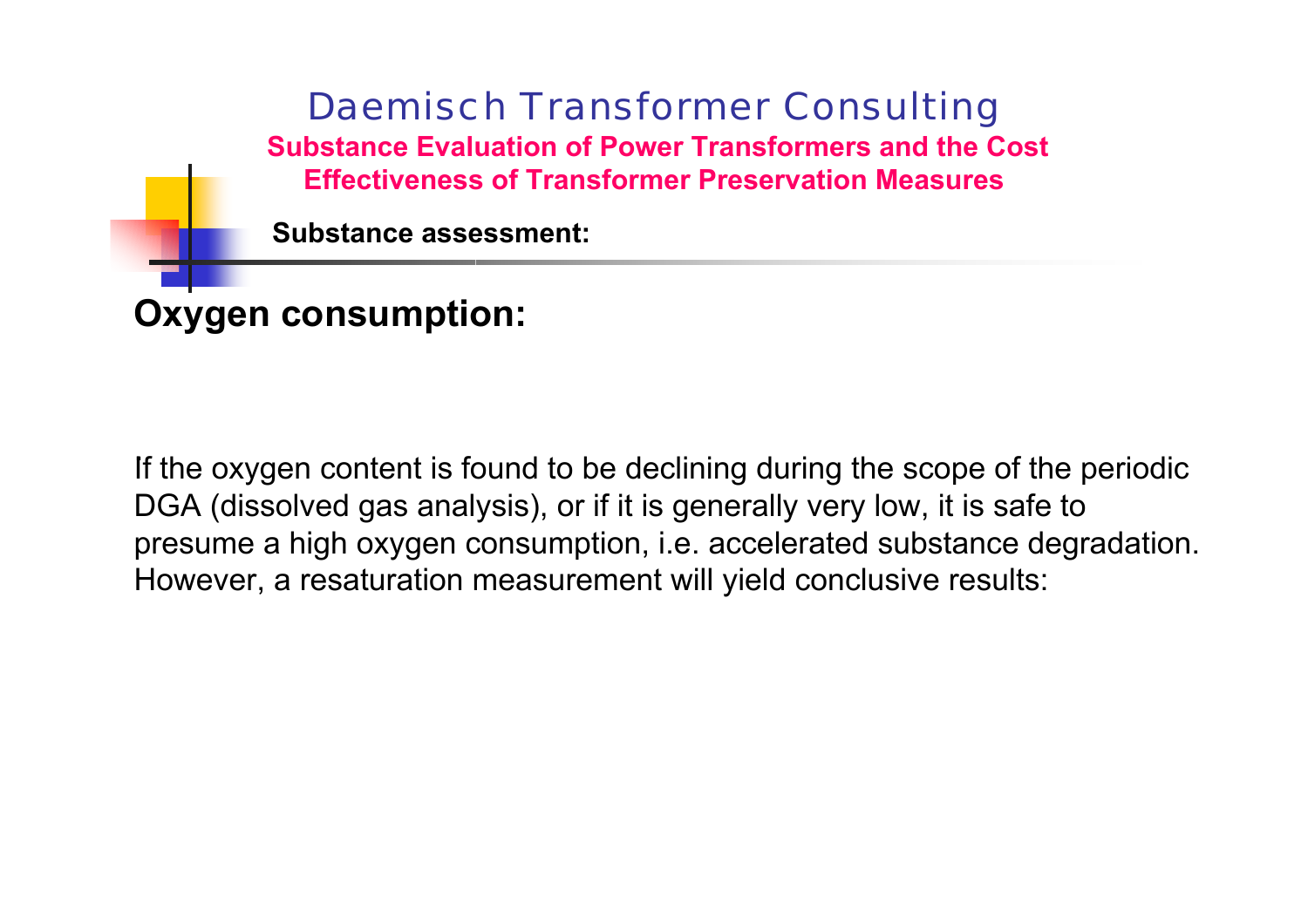**Substanceassessment:**

### **Oxygen consumption based on resaturation:**

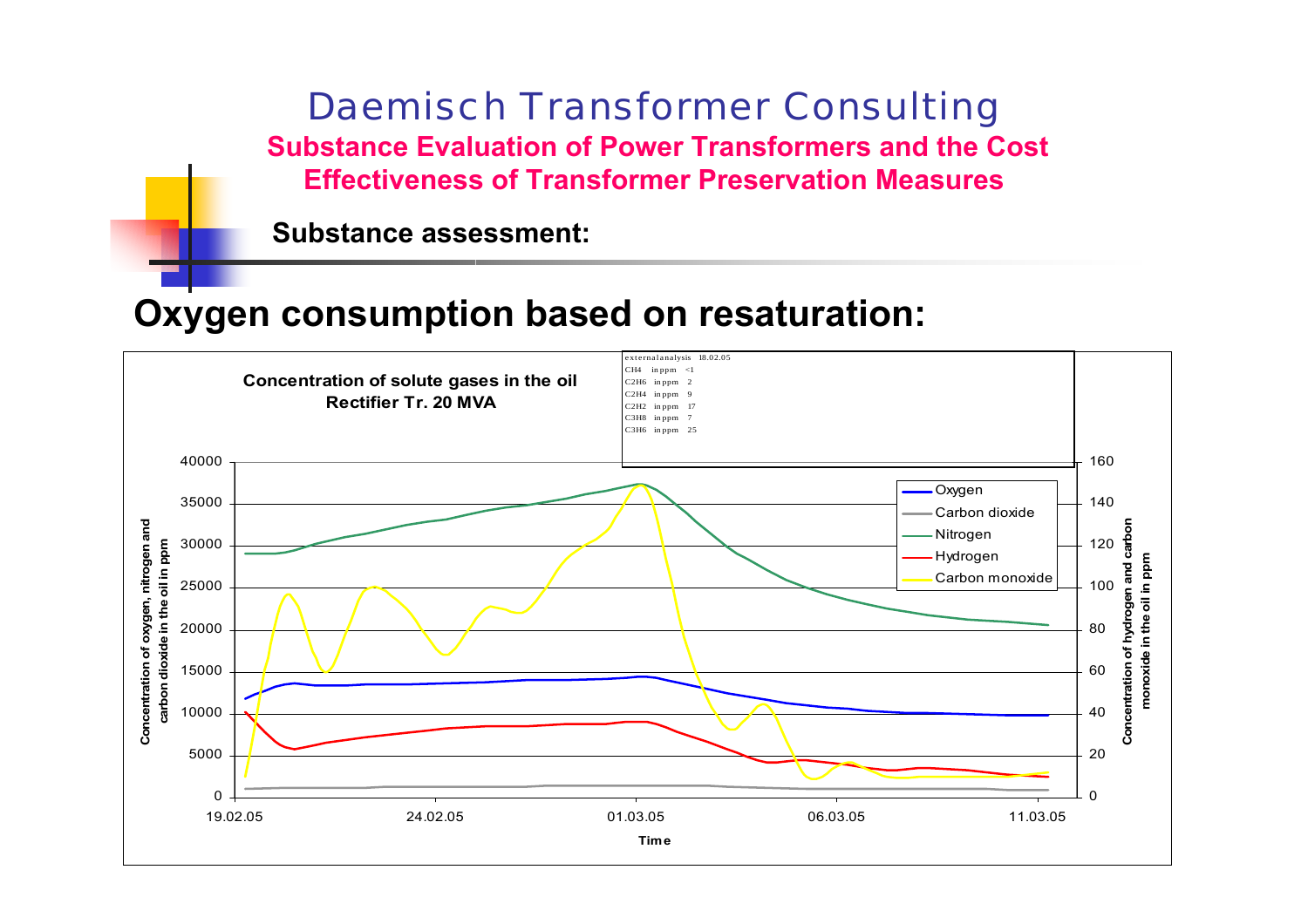**Substanceassessment:**

.

### **Oxygen consumption based on resaturation:**

The previous foil shows a typically high oxygen consumption rate.

The  $\mathsf{O}_2$  curve remains low, even after degassing is discontinued, whereas the CO value rises rapidly. Even the CO $_{\rm 2}$  value shows a marked increase. Here, the conclusion is clear: if no further measures are taken, oxygen ageing alone will lead to a dynamic degradation of the residual substance.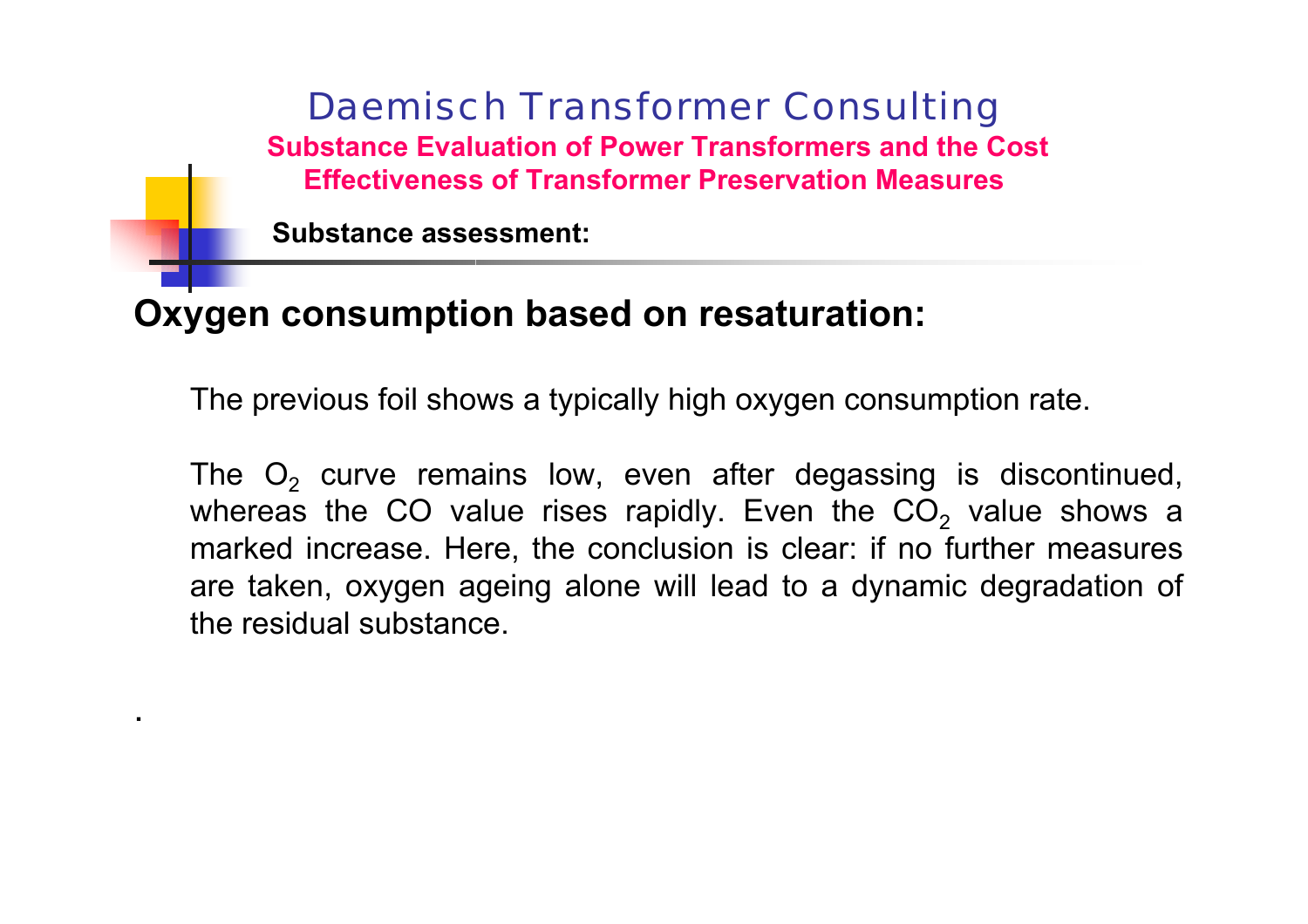**Substanceassessment:**

# **Data evaluation:**

Generally speaking, one value alone, such as e.g. the DP value, has little incremental significance. There are always too may disturbing factors present which may distort a certain value to such an extent that any conclusions which might be drawn will be equally distorted and are therefore of little significance. However, parallel consideration of a number of values, obtained independently and through a variety of different physical and/or chemical procedures, will yield strong results and ultimately viable decisions based on the coincidence of the data.

Without a doubt, resaturation behaviour plays a very important role, since, in contrast to static measuring values, it allow s very good assessment of the dynamic s of the ageing behaviour.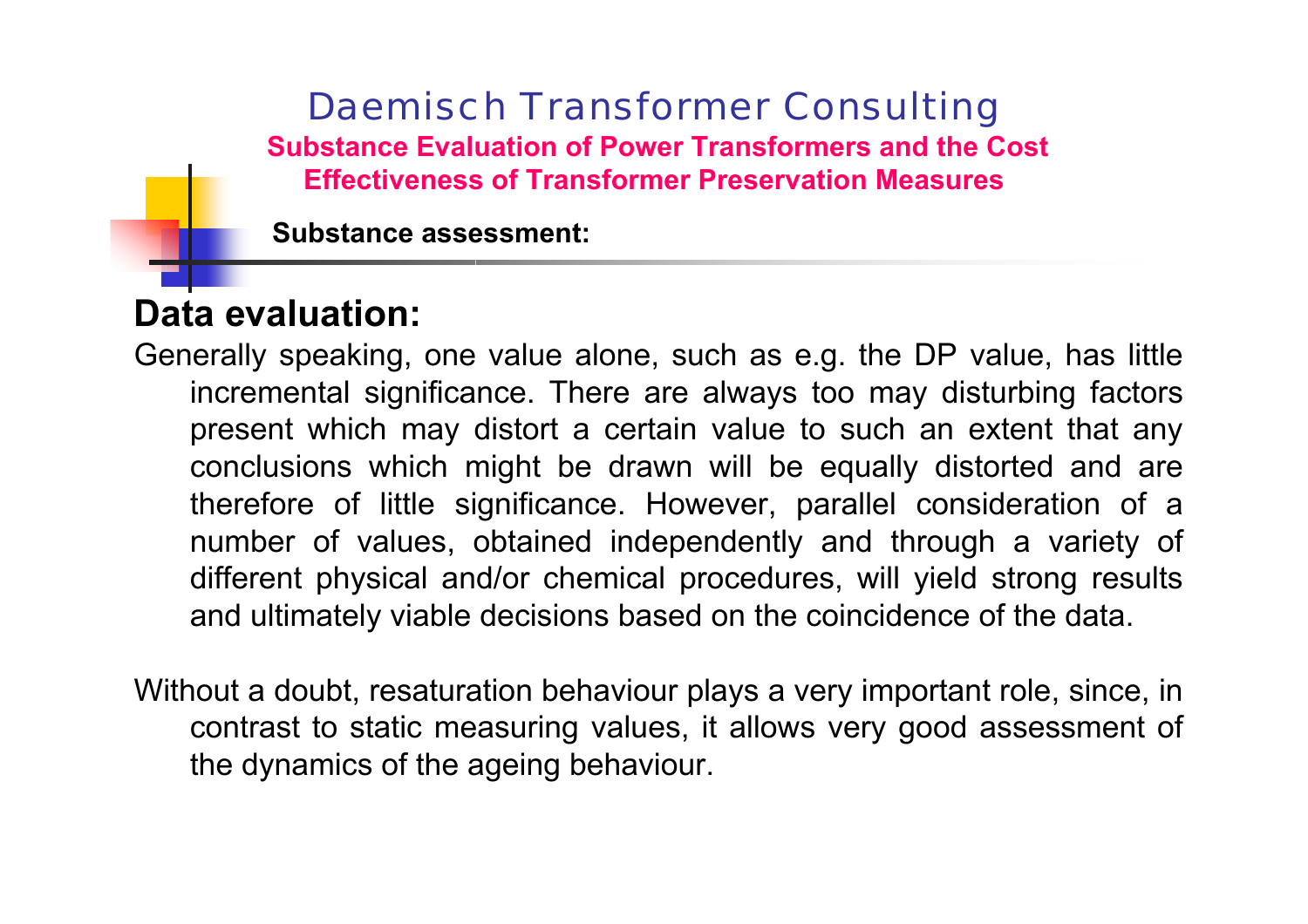**Substanceassessment:**

# **Data evaluation:**

- Now wouldn't it be great if it were possible to deduce neatly quantifiable results from these findings, such as e.g. "residual substance = 50%", and to read out, via a set of curves, the remaining operating time in months depending on load/temperature?
- Unfortunately, that is not possible, and, on closer examination, far from sensible: the slope of the degradation curve alone makes this type of analysis very imprecise and would lead to incorrect rather than reliable and useful resuts.
- The four classification categories described in the following are therefore an adequate and proven tool for outlining the necessary measures with adequate precision.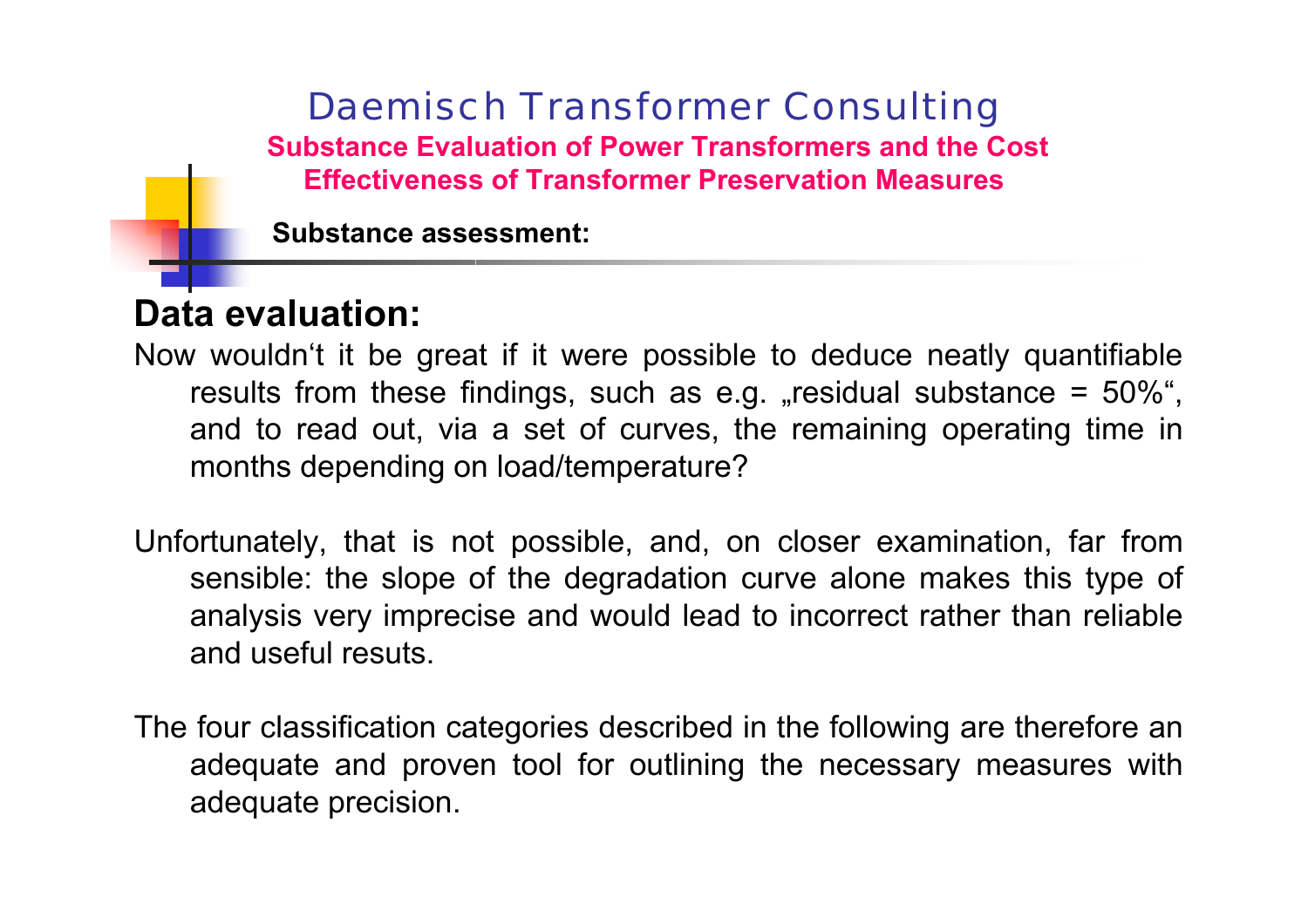**Substanceassessment:**

# **Data evaluation:**

| Wassergehalt   | ΝZ      | Ud ist/soll | O <sub>2</sub> | Gehalt   Furane mg | Ergebnis% |
|----------------|---------|-------------|----------------|--------------------|-----------|
| % in Zellulose |         |             | ppm            |                    |           |
|                | < 0.03  |             | >20000         |                    | 90-100    |
|                | $0.05$  | ~1/1        | $20000$        | <1-2               | 70-80     |
| >2             | < 0, 1/ | <1/1/1      | 10-15000/      | $\frac{1}{2}$      | 60-80     |
| >2,5           | < 0.5   | <<1/1       | << 10000       |                    | 30-50     |
|                | >0,5    | < 0.5       | <<10000        | >5                 | $20$      |
|                |         |             |                |                    |           |

The above flowchart provides an informative basis without claim to the final and ultimate truth.

Legend:

Water content % in cellulose

NZ DU actual/desired O2 content es mg Result%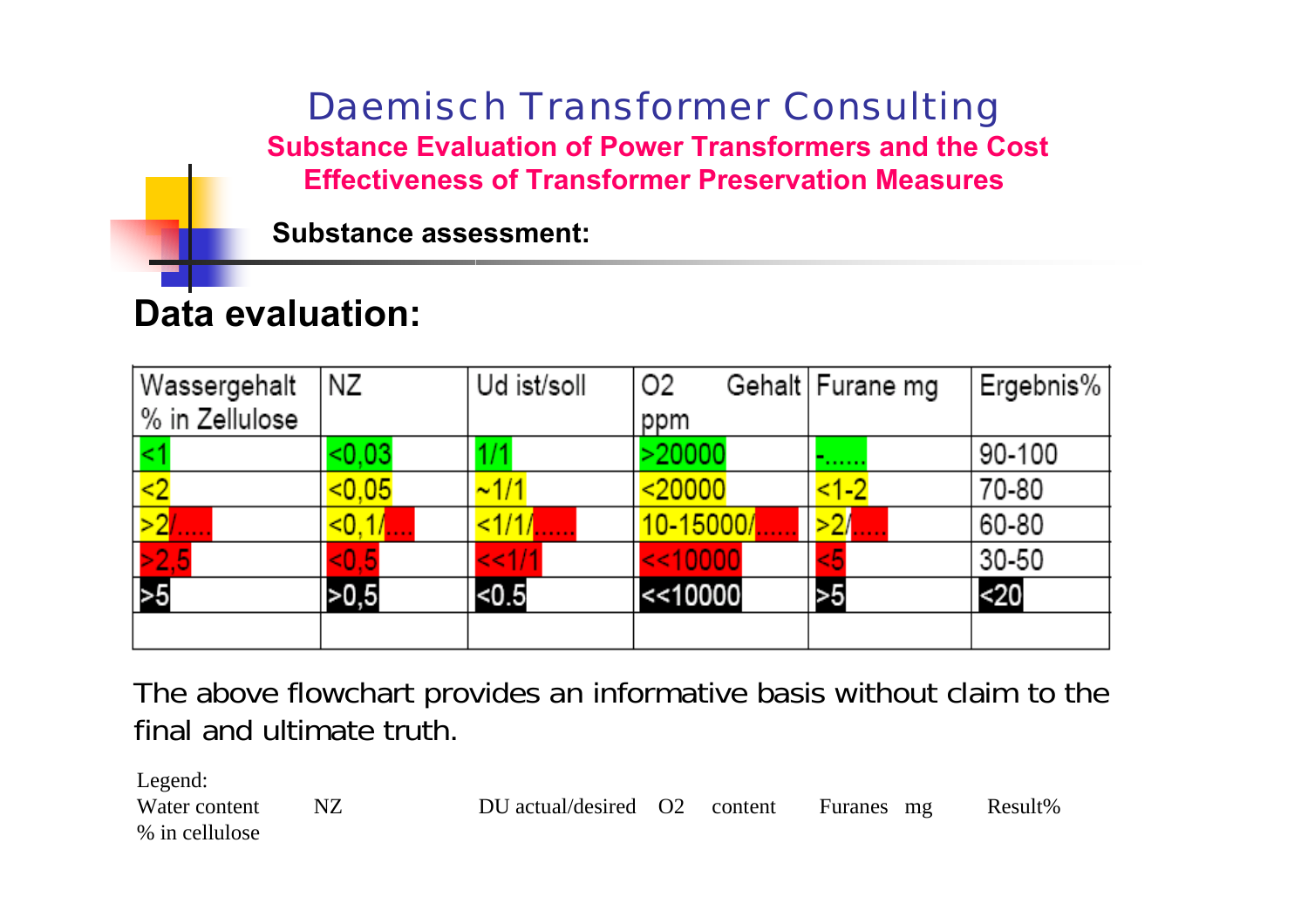**Substanceassessment:**

### **Possible results may look as follows:**

| Transformat |                       |    | O2                         |    |       |     |          |                      |
|-------------|-----------------------|----|----------------------------|----|-------|-----|----------|----------------------|
| or          | Resultat              | DP | Verbrauch                  | Сp | Säure | DGA | Partikel | Anm.                 |
| $1^*$       |                       |    |                            |    |       |     |          | Konservierung sofort |
| $2^*$       |                       |    |                            |    |       |     |          | Konservierung sofort |
| 3           |                       |    |                            |    |       |     |          | Daten unvollständig  |
| 4           |                       |    |                            |    |       |     |          | Daten unvollständig  |
| 5           |                       |    |                            |    |       |     |          |                      |
| 6**         |                       |    |                            |    |       |     |          | Keine Substanz       |
|             |                       |    |                            |    |       |     |          |                      |
| 8           |                       |    |                            |    |       |     |          |                      |
| 9           |                       |    |                            |    |       |     |          | Schneller Verfall    |
| 10          |                       |    |                            |    |       |     |          | Schneller Verfall    |
| 11          |                       |    |                            |    |       |     |          | Schneller Verfall    |
| 13          |                       |    |                            |    |       |     |          |                      |
| Farb code   | Substanz              |    | Datenbewert<br>ung         |    |       |     |          |                      |
|             | Hoch                  |    | Gut                        |    |       |     |          |                      |
|             | Reduziert             |    | Erste<br>Anzeichen         |    |       |     |          |                      |
|             | Stark                 |    | Behandlung                 |    |       |     |          |                      |
|             | reduziert             |    | notwendig                  |    |       |     |          |                      |
|             | Substanz              |    | Behandlung                 |    |       |     |          |                      |
|             | vorhanden<br>Substanz |    | dringend<br>Kontrollierter |    |       |     |          |                      |
|             | unterschritte         |    | Auslauf-                   |    |       |     |          |                      |
|             | n                     |    | betrieb                    |    |       |     |          |                      |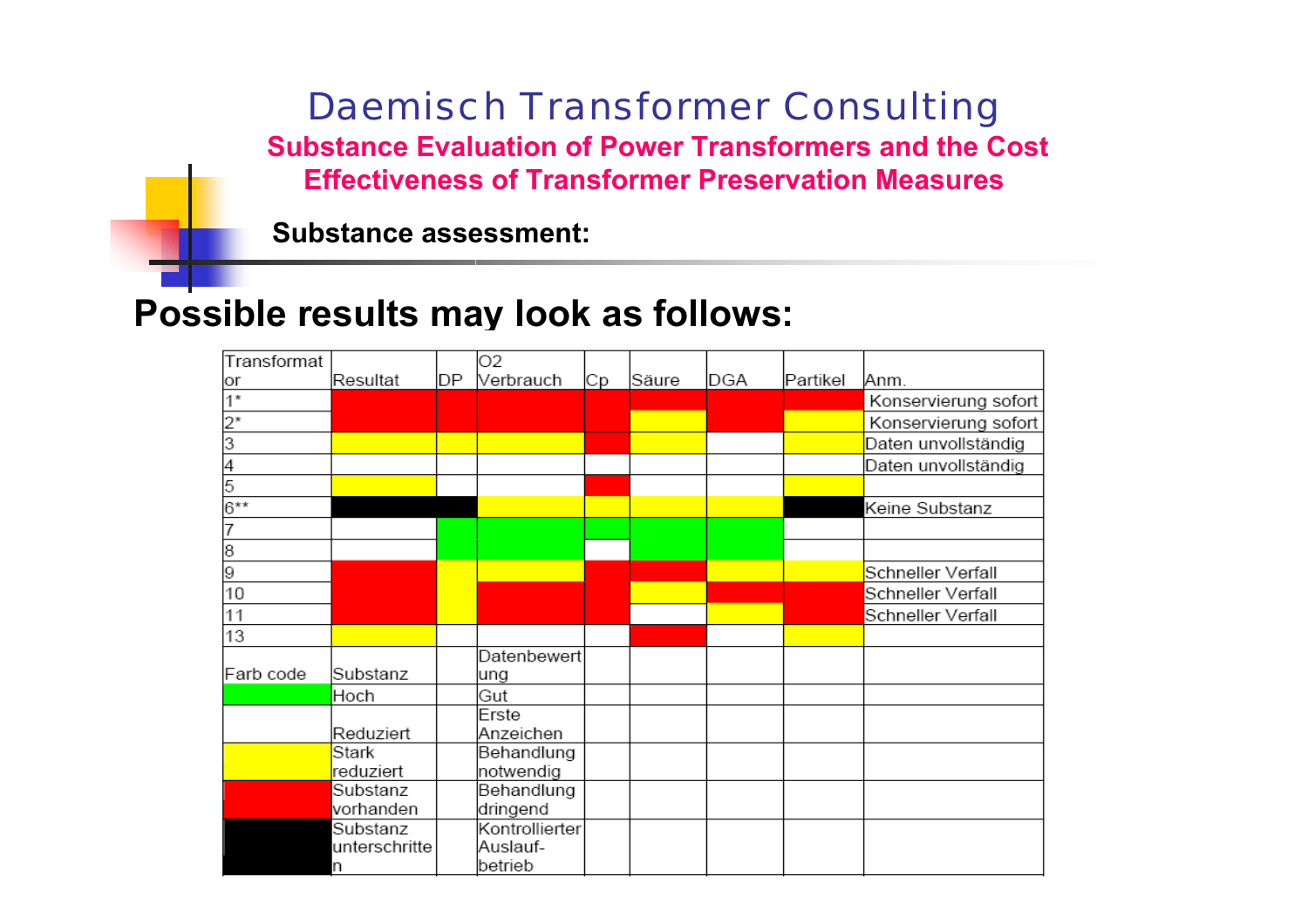#### Legend:

Ŧ

| Transformer | Result              | DP | O2 consumption              | $\operatorname{\mathsf{Cp}}$ | Acid | <b>DGA</b> | Particles | Comments               |
|-------------|---------------------|----|-----------------------------|------------------------------|------|------------|-----------|------------------------|
| $1^*$       |                     |    |                             |                              |      |            |           | Immediate preservation |
| $2^{\star}$ |                     |    |                             |                              |      |            |           | Immediate preservation |
| 3           |                     |    |                             |                              |      |            |           | Data incomplete        |
| 4           |                     |    |                             |                              |      |            |           | Data incomplete        |
| 5           |                     |    |                             |                              |      |            |           |                        |
| $6***$      |                     |    |                             |                              |      |            |           | No substance           |
| 7           |                     |    |                             |                              |      |            |           |                        |
| 8           |                     |    |                             |                              |      |            |           |                        |
| 9           |                     |    |                             |                              |      |            |           | Rapid degradation      |
| 10          |                     |    |                             |                              |      |            |           | Rapid degradation      |
| 11          |                     |    |                             |                              |      |            |           | Rapid degradation      |
| 13          |                     |    |                             |                              |      |            |           |                        |
| Colour code | Substance           |    | Data evaluation             |                              |      |            |           |                        |
|             | High                |    | Good                        |                              |      |            |           |                        |
|             | Reduced             |    | First signs                 |                              |      |            |           |                        |
|             | Strongly reduced    |    | Treatment required          |                              |      |            |           |                        |
|             | Substance present   |    | Treatment urgently required |                              |      |            |           |                        |
|             | Substance shortfall |    | Controlled phase-out mode   |                              |      |            |           |                        |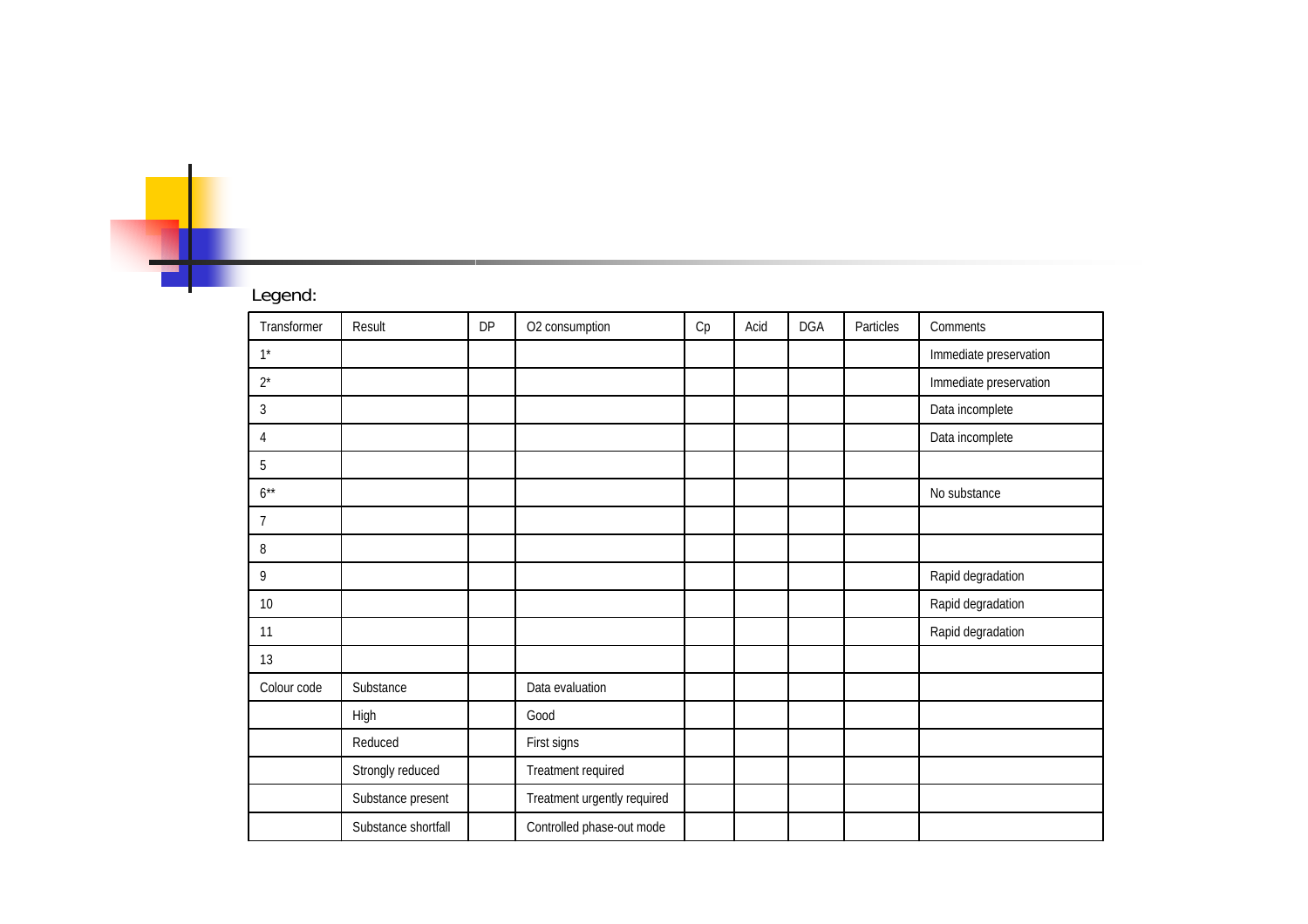

The previous chart is basically self-explanatory.

- If the user still finds himself in the green or yellow zone, there is still time for thinking and decision processes of some length.
- If the user already finds himself in the red zone, ACTION is required FORTHWITH if he wants to avoid losing valuable substance or even end up in the black zone.
- If things have gone so far as the black zone, the only thing left to do is to set up a secured discontinuation mode to avoid incalculable conditions and risks.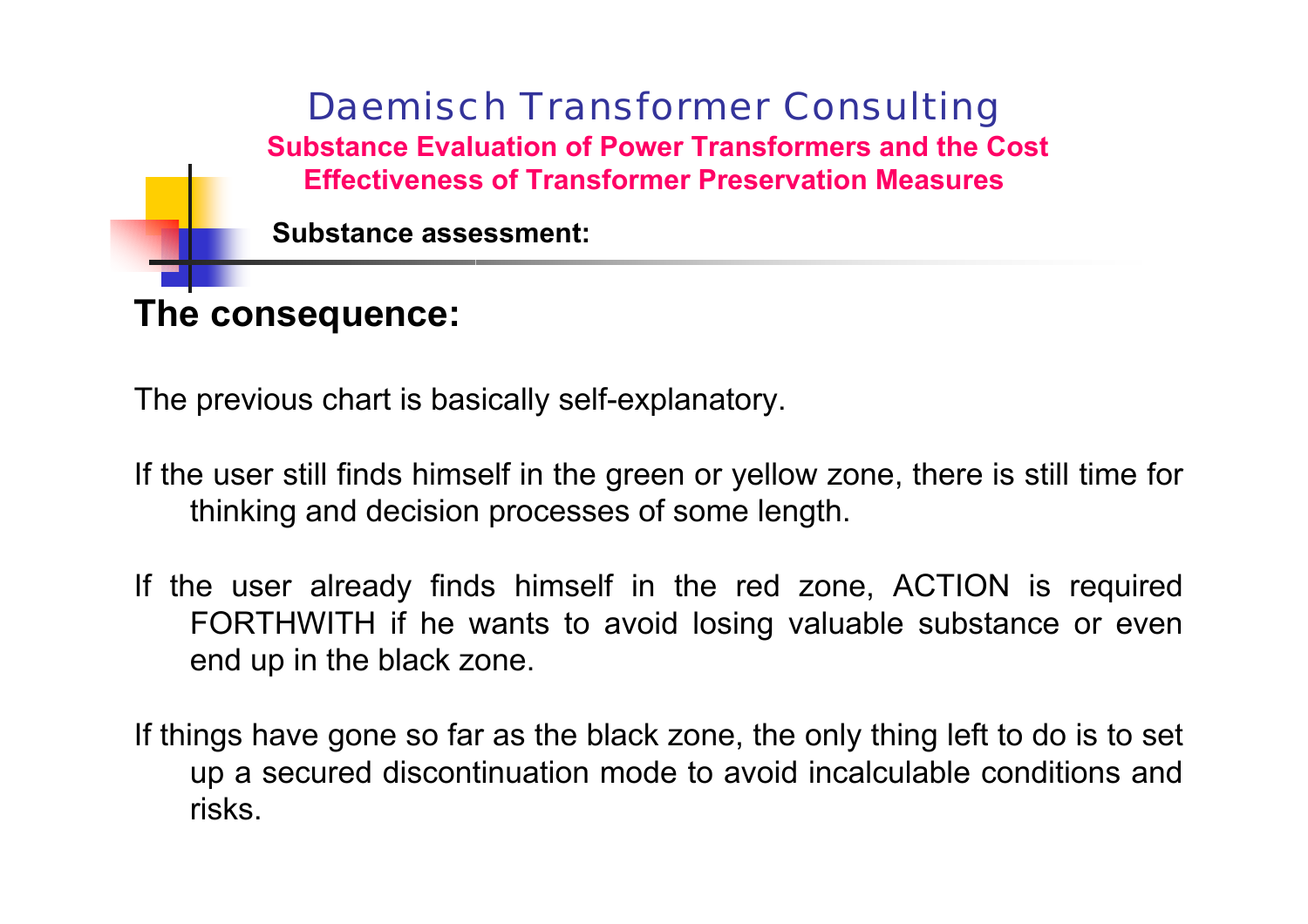**Substanceassessment:**

### **The consequence:**

At that point, first decisions are in order:

**Green/yellow zone** How much longer can the transformer be used?

- Indefinitely = extensive preservation measures should be considered
- Medium-term = no imminent measures necessary
- Short-term = no measures necessary

### **Red zone**

- Indefinitely = full preservation necessary forthwith
- Medium-term = step-by-step measures
- -Short-term= minimal measures

### **Black zone**

= set up a phase-out mode with appropriate monitoring, depending on the significance of the problem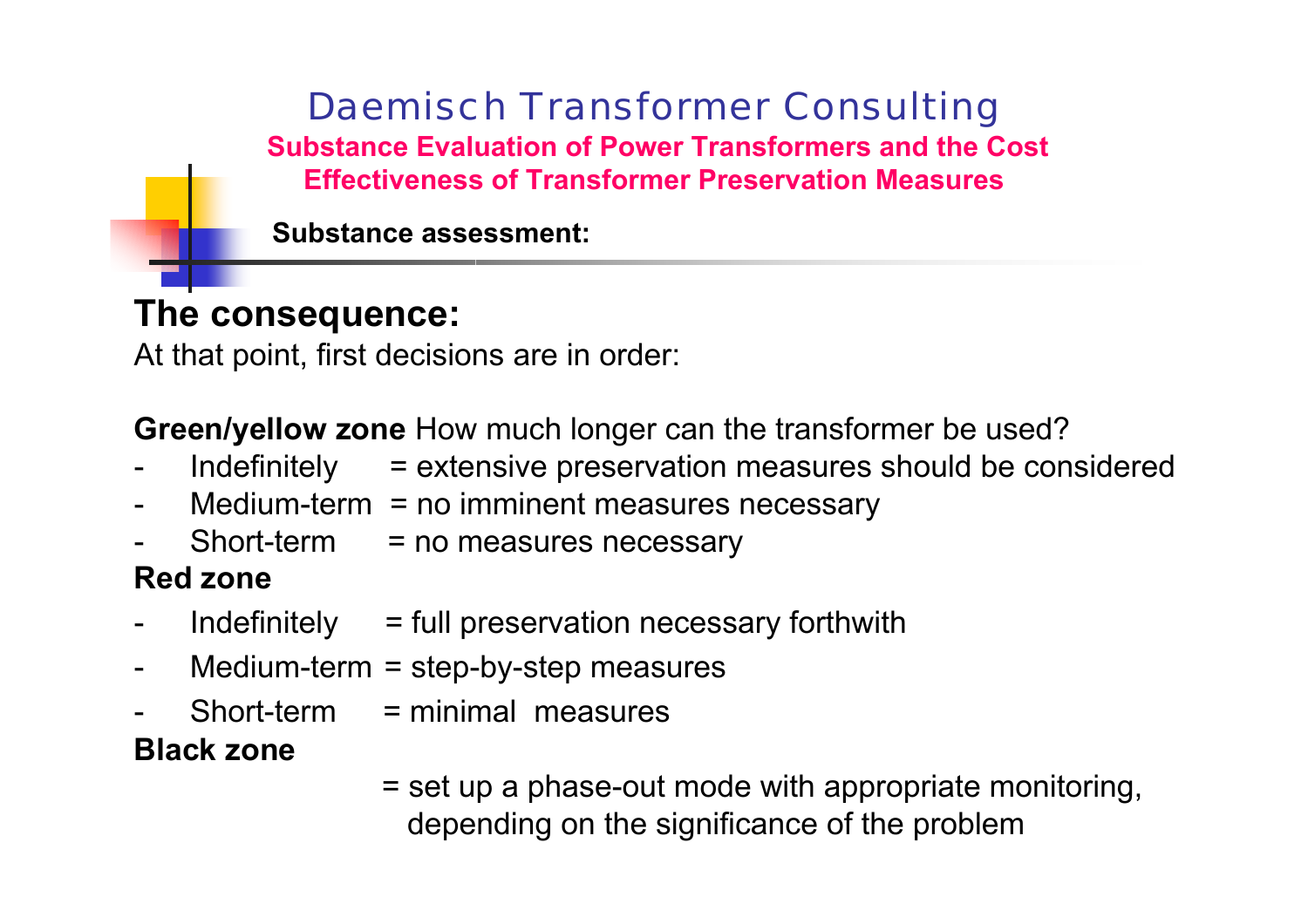#### **Preservationmeasures:**

Preservation means either reducing or keeping out or taking out the ageing accelerators.

**Temperature:** It is by all means possible, oftentimes with little effort, to lower the average temperature through a well-targeted intervention into the cooling system control, especially for multi-level cooling systems. In extreme cases, i.e. at high ambient temperatures and questionable design of the internal cooling system, it might even be sensible to change over to a water cooling system if it promises to lower the overall system temperature by 10-15K.

Example: a generator transformer which experiences ambient temperatures up to 55°C: on the inside, temperatures may locally rise to values which have caused sludge formation and corrosive sulphur. Although the latter effect can hopefully be solved through passivation, the former effect can be tackled only by reducing the temperatures. An improvement of the oil flow is equally impossible for several reasons, and an enlargement of the cooling surfaces is effective only to a limited extent. Here, this measure without a doubt is the only one that makes sense!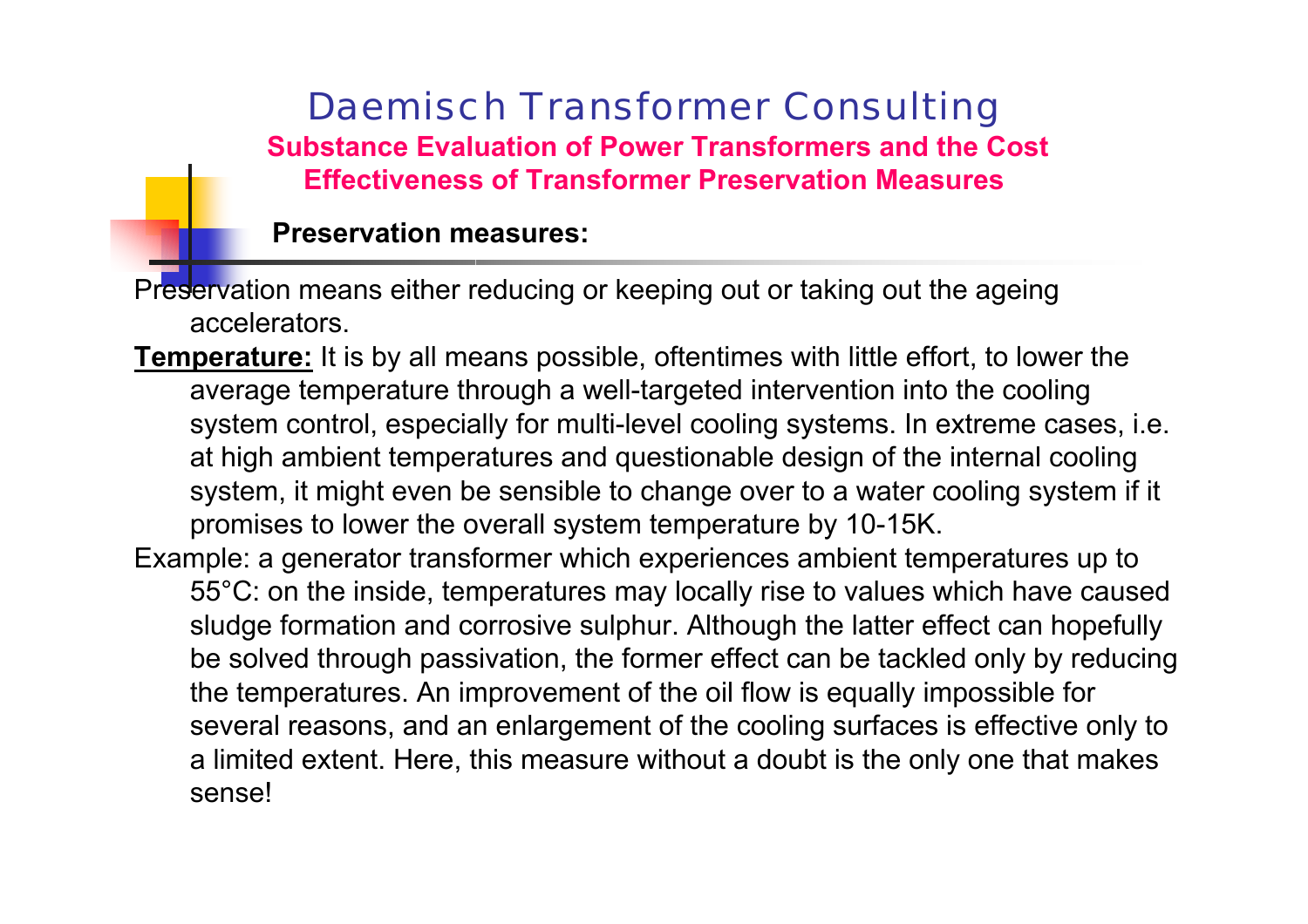

Preservation means either reducing or keeping out or taking out the ageing accelerators.

### **Water:**

A general distinction is made between off-line and on-line systems.

Off-line systems include - LFH

> oil spray

- sn-site vapour phase

On-line (bypass) systems - cellulose filter

- -molecular screens
- vacuum systems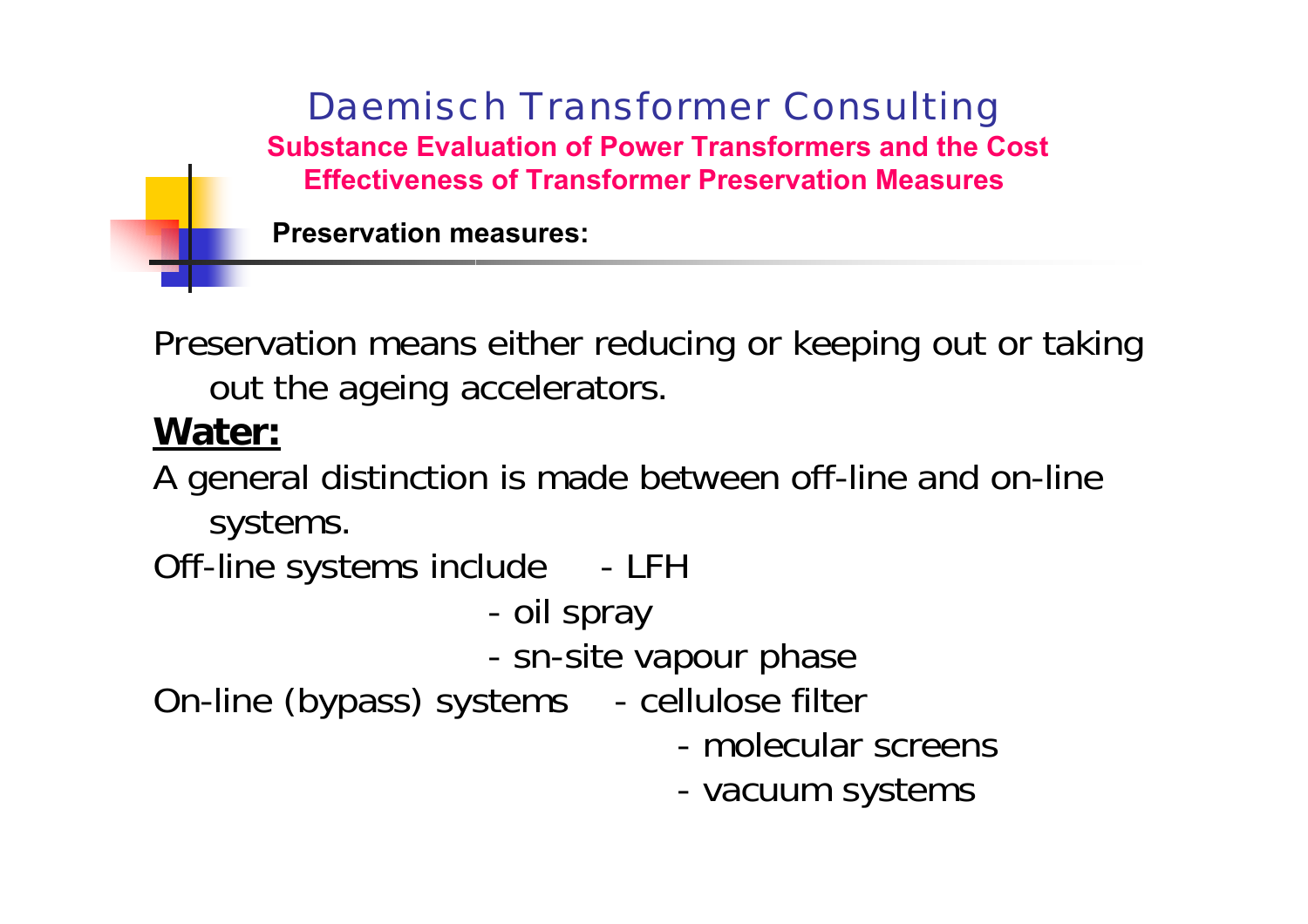**Preservationmeasures:**

Preservation means either reducing or keeping out or taking out the ageing accelerators.

#### **Water:**

The available systems can be appraised as follows:

- **Off-line systems** are very cost-intensive, as, in addition to the treatment costs, they also cause system downtimes. Furthermore, these kinds of treatments als o pose the danger of DP value loss to overaged systems, which, in view of an already markedly reduced DP value, is not exactly conducive to the desired results.
- Therefore, these kinds of treatments should be viewed very critically, both from the point of view of costs and the actual results achieved.
- Generally speaking and we will get back to t his issue later on mere dehydration alone can only ever be a partial solution for overaged transformers.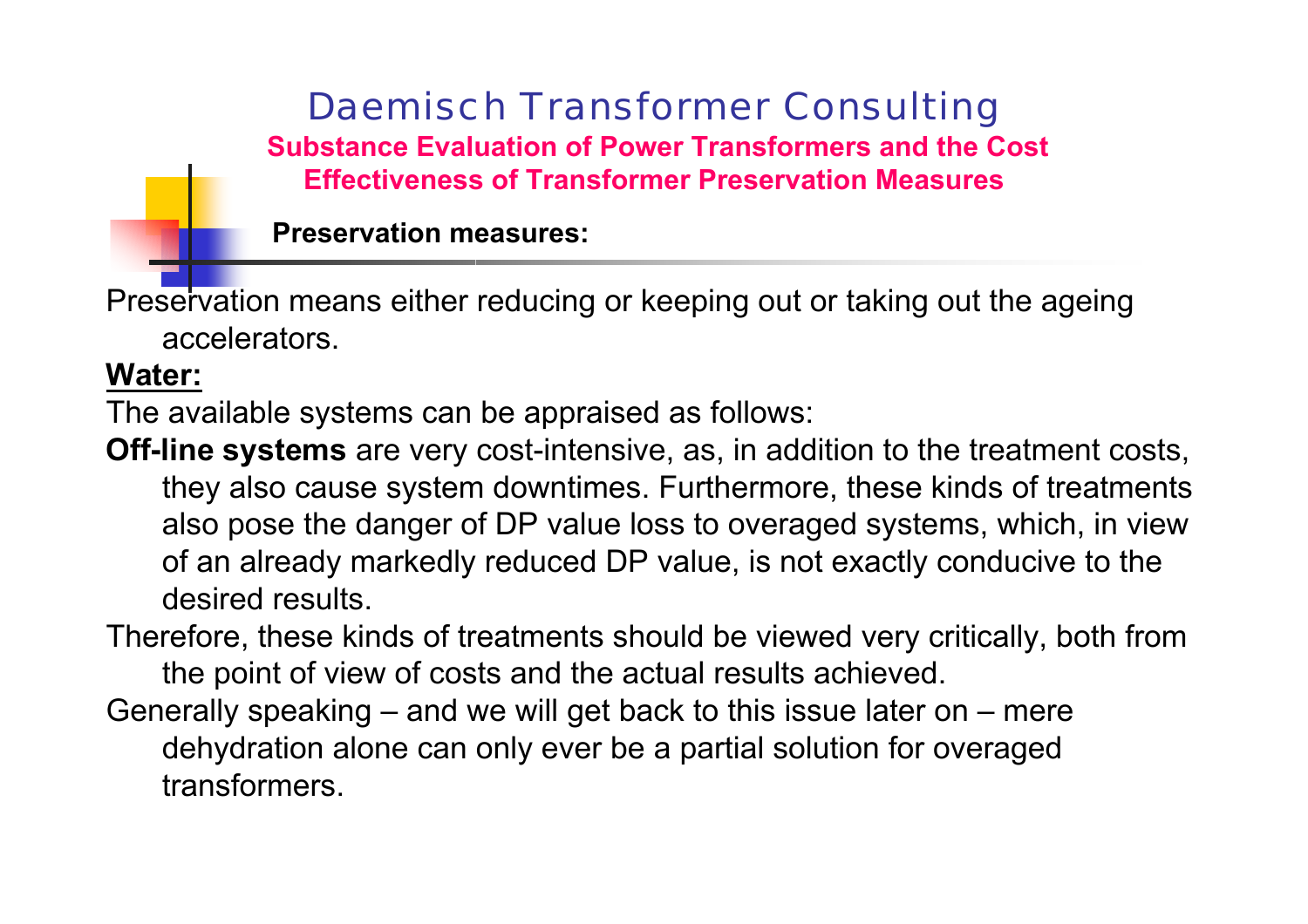**Preservationmeasures:**

Preservation means either reducing or keeping out or taking out the ageing accelerators.

#### **Water:**

The available systems can be appraised as follows:

**On-line systems** can be classified into passive and active systems.

**Passive systems**: - **Cellulose filters**. These systems are generally unsuitable since they often confound the filtering of free water with the absorption o f solute water. These systems will not be e ffecti ve except through addition of special technologies (e.g. cooling/monitoring).

- **Molecular screens.** The effectiveness of molecular screens as dryers is undisputed; howev er, there are controversial discus sions as to the occurrence of side effects. Here, the same precept applies:

Generally speaking – and we will get back to t his issue later on – mere dehydration alone can only ever be a partial solution for overaged transformers.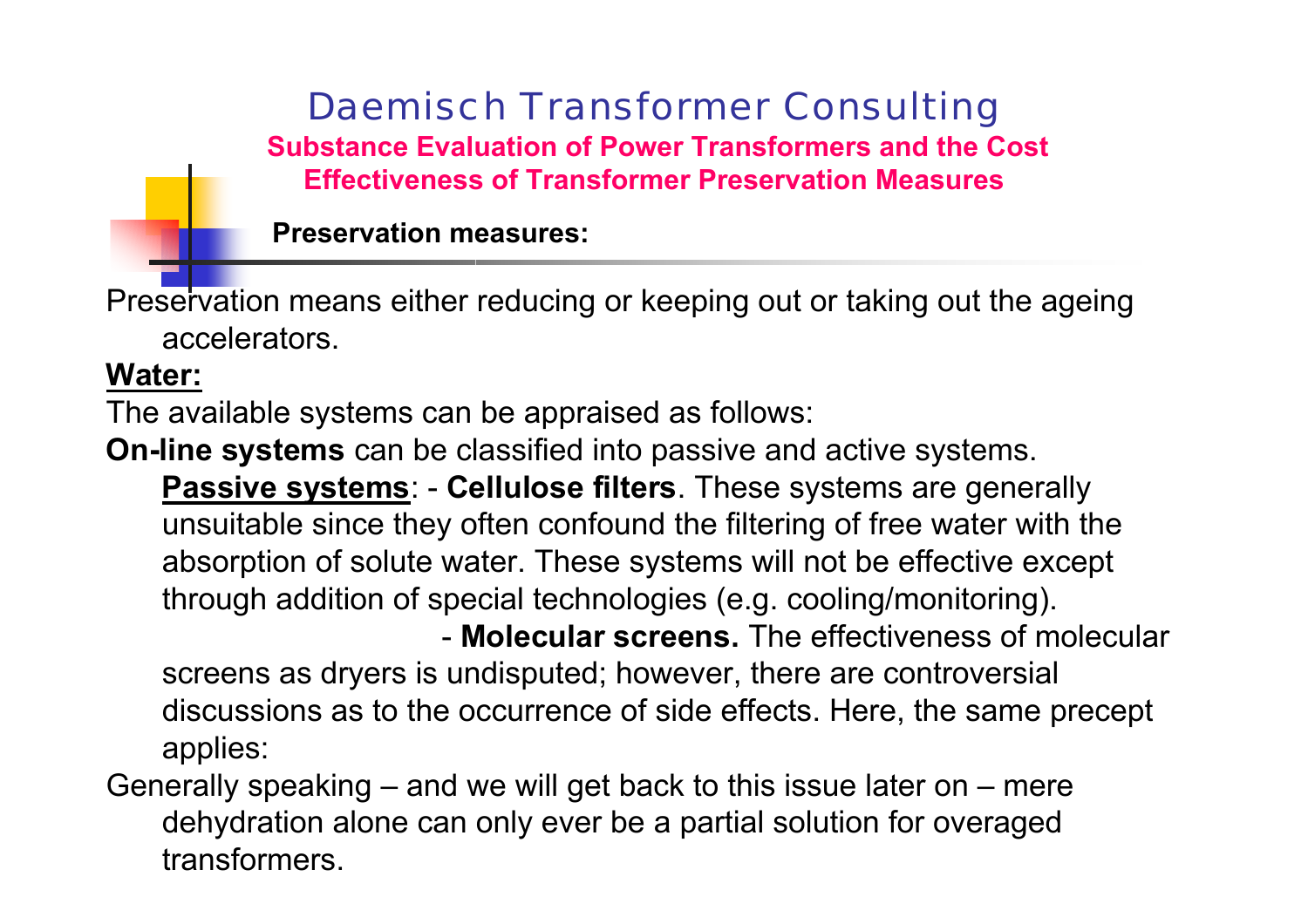**Preservationmeasures:**

Preservation means either reducing or keeping out or taking out the ageing accelerators.

#### **Water:**

The available systems can be appraised as follows:

**On-line systems** can be classified into passive and active systems.

**Active systems**: - **Miniature vacuum plants:** These types of systems are problem-ridden for a number of different reasons. To name just a few buzz words: "distillation of the aromatics"; return of the unquieted to oil into the transformer; oftentimes emulsion separation including overheating of the oil; complete degassing with gas residue in the oil not measurable by DGA (dissolved gas analy sis).

**Partially degassing vacuum systems:** Although these systems do not cause the loss of aromatics, they leave a measurable gas residue clearly linkable, via nitrogen reference, to the DGA history. Emulsion separation is achieved through freezing-out.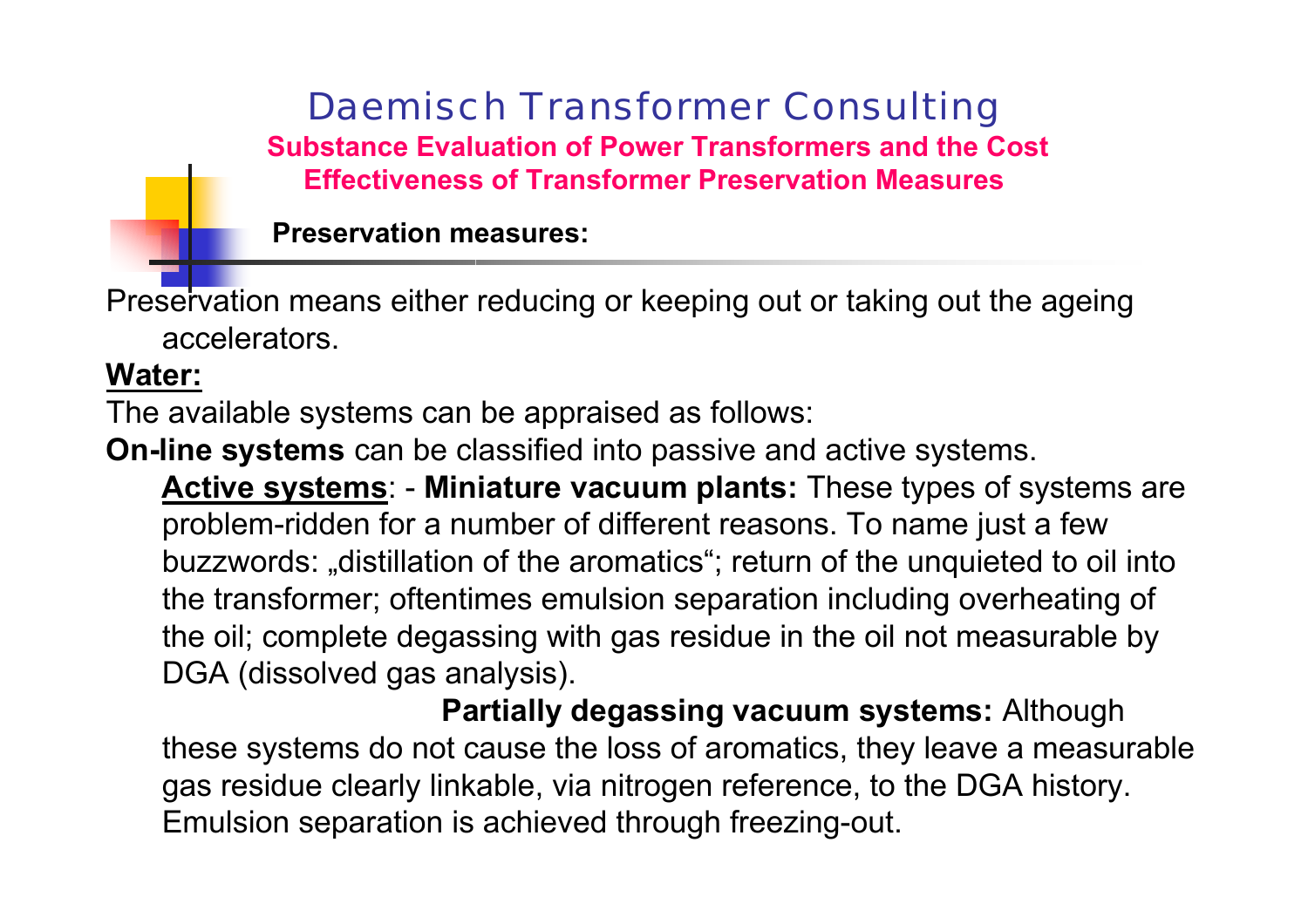**Preservationmeasures:**

Preservation means either reducing or keeping out or taking out the ageing accelerators.

#### **Water:**

In summary, out experience has been as follows:

Bypass systems are suitable for drying transformers!

If properly designed, partially degassing systems are the solution of choice for three reasons: they work without consumables, they keep the DGA history on a comparable level and at the same time reduce the oxygen.

Therefore, these systems are the first choice both in terms of results and cost effectiveness.

Pure dehydration is only ever a partial solution as the degradation process will resume right away without gas conditioning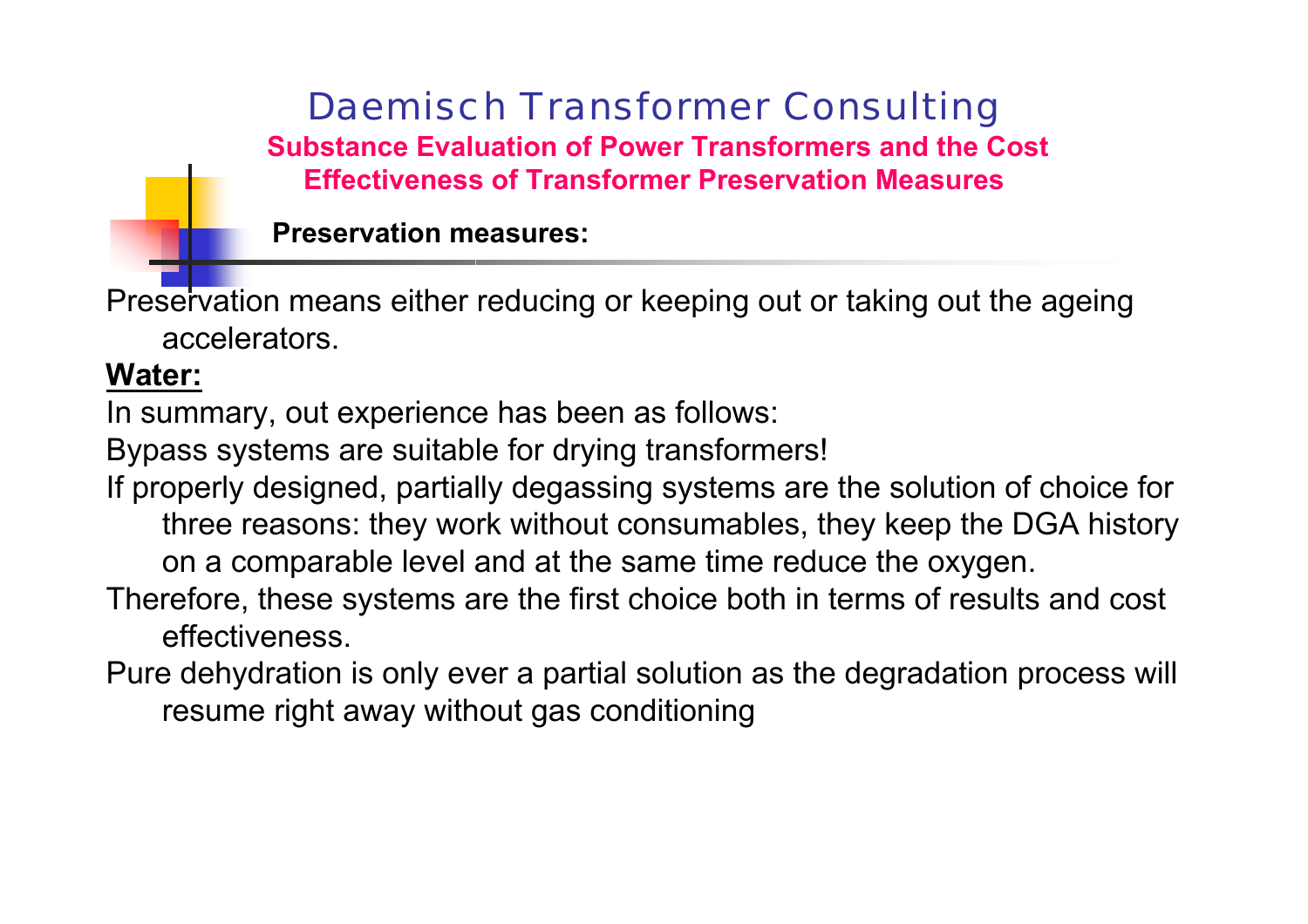**Preservationmeasures:**

Preservation means either reducing or keeping out or taking out the ageing accelerators. **Acid/polar products**

- The best solution to correct this problem, which has found wide recognition in the meantime, is oil regeneration using state-of-the-art systems which regenerate the transformers from the inside while generating a minimum of waste.
- It is a fact that this process is highly preferably over an oil change as it ensure intense cleaning of the overall system, including removal of the deposits from the winding. Additional advantages:
- No need to take the winding out of the oil which may be particularly dangerous in case of soft paper insulations.
- can be done on-line, i.e. no downtime costs, and is uncritical if the oil is returned via the expansion vessel for quieting.

-lower costs

-resource protection

-regenerated oil (requires inhibition) is at least as stable as new oil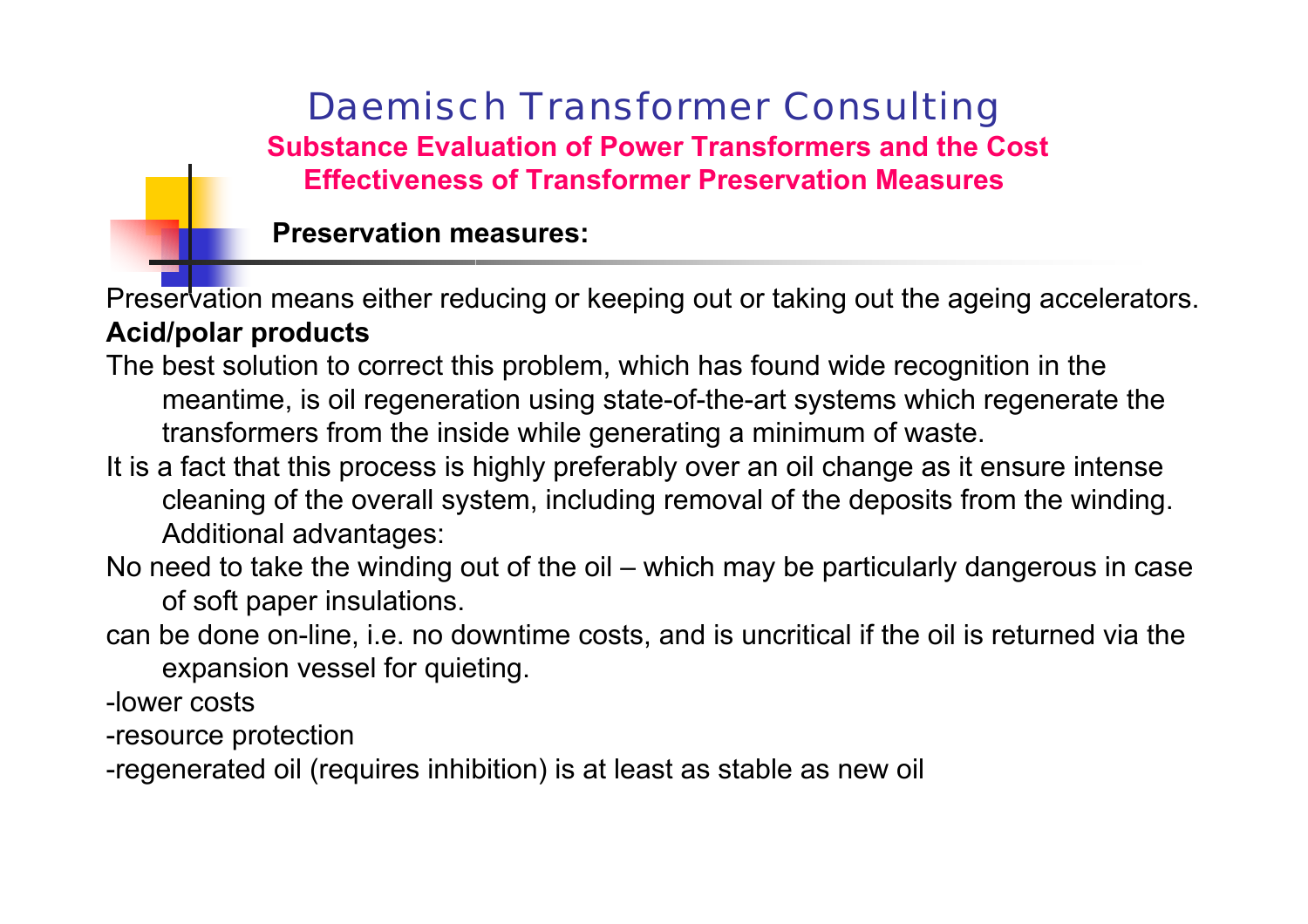**Preservationmeasures:**

Preservation means either reducing or keeping out or taking out the ageing accelerators.

What remains is the **ageing accelerator oxygen:**

The easiest solution is the use of partially degassing systems which afford the following advantages:

the system remains an "open system", i.e. the DGA history remains comparable -no problems with corrosive sulphur

- -no need for transformer modifications
- -resaturation possible at any time

The market also offers air sealing systems, especially for newer transformers. The retrofit systems most recommended are those without rubber

cell/membrane.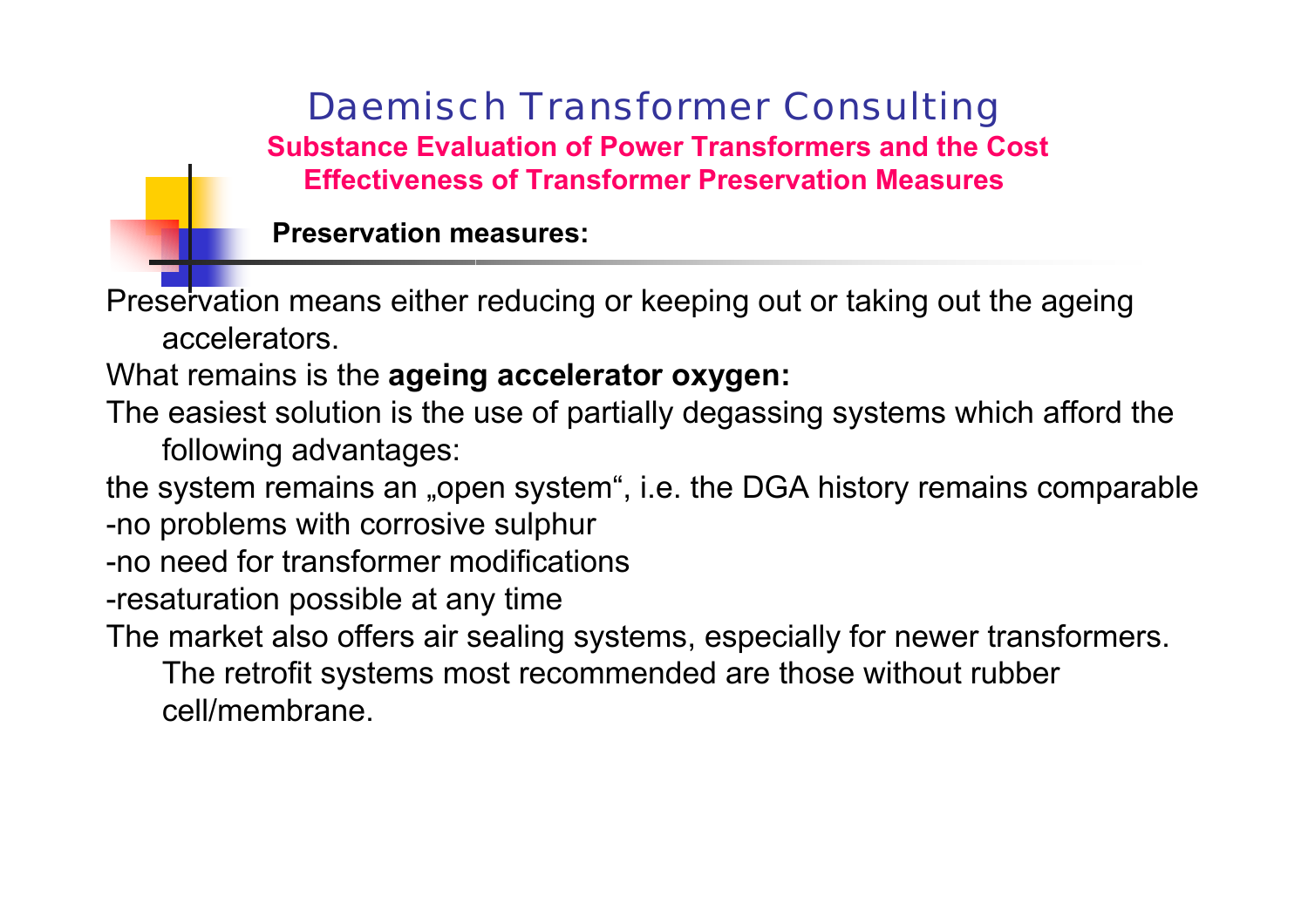

One of the usual arguments warning against the use of such systems is that they cost money and are therefore supposedly not cost-effective. Now even we engineers know that well inves ted money is an economic necessity.

It is therefore hard to understand why the financial experts continue using the lack of money as an argument!!

**It is easy to demonstrate that properly invested funds are highly costeffective!**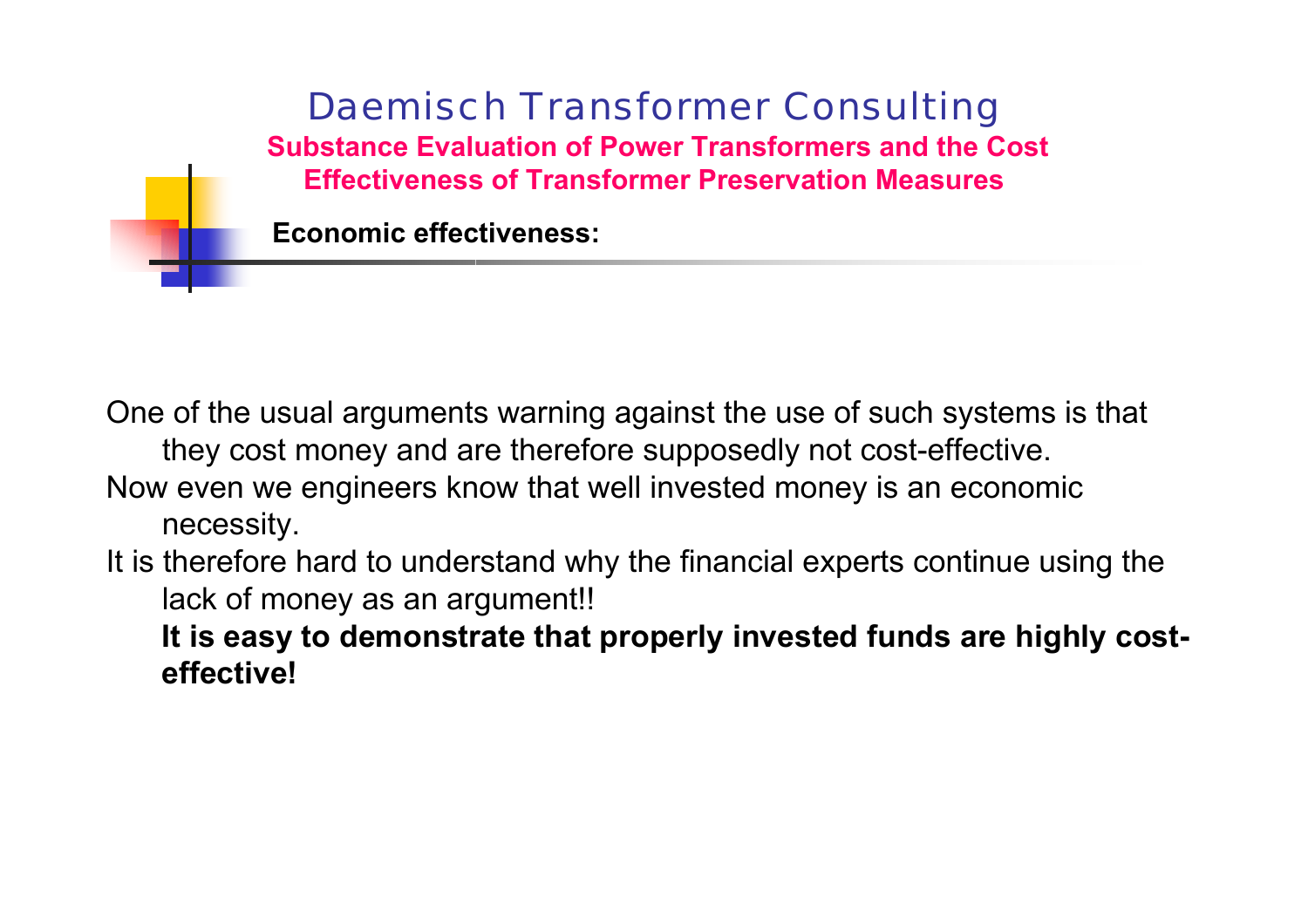### **Economi c effectiveness:**

Which calculation bases can be used and where are major capital expenditure savings possible?

-postponement of reinvestments for the purchase of new transformers without

increased operating risks due to overageing

-planability of the required procurement investments

-flattening of reinves tment peaks

**The savings in terms of capital expenditure require no further mention**

and are accompanied by: -secure supply and operation -avoidance of downtime costs -avoidance of image loss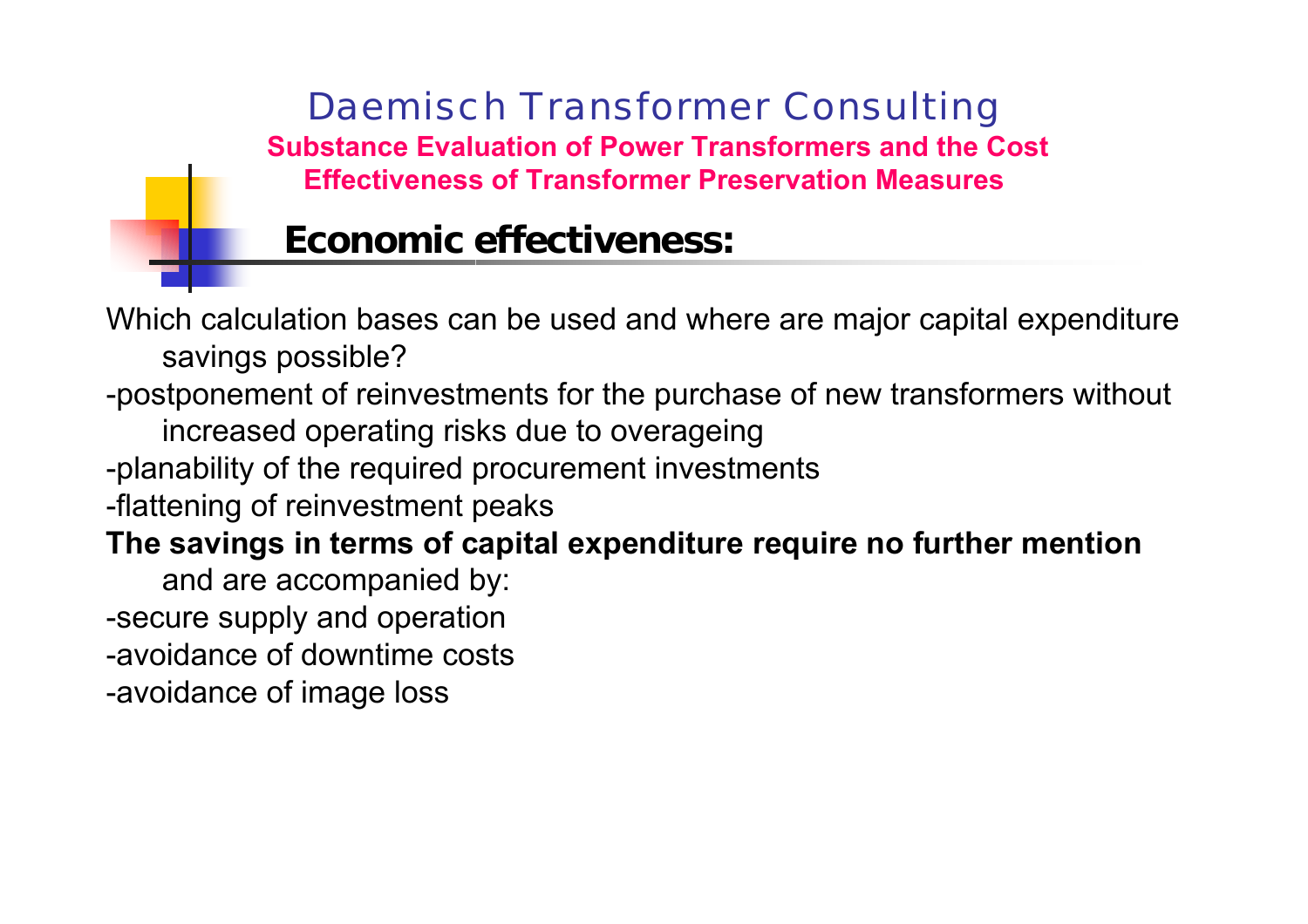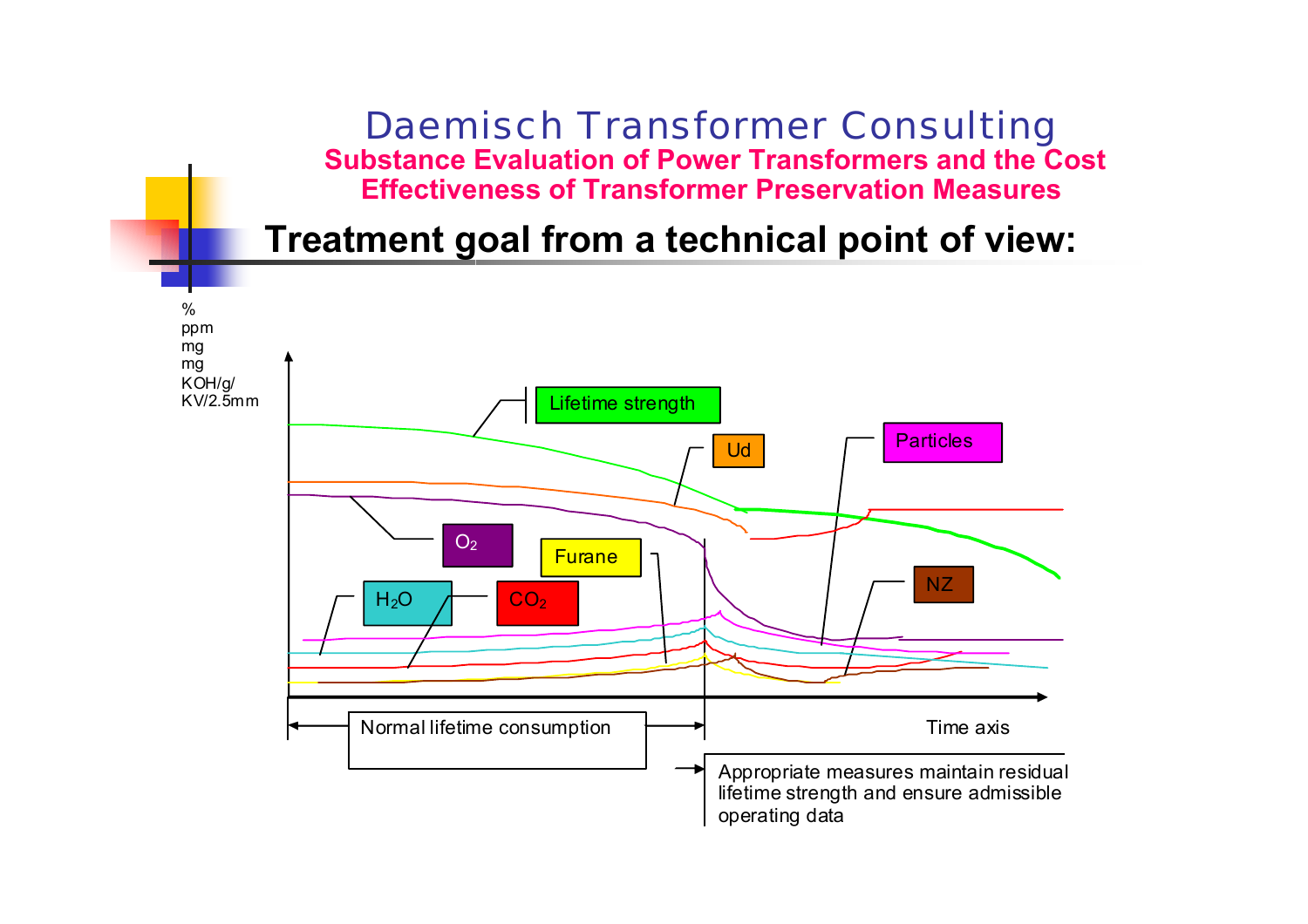

#### **Treatment goal from a commercial point of view:**

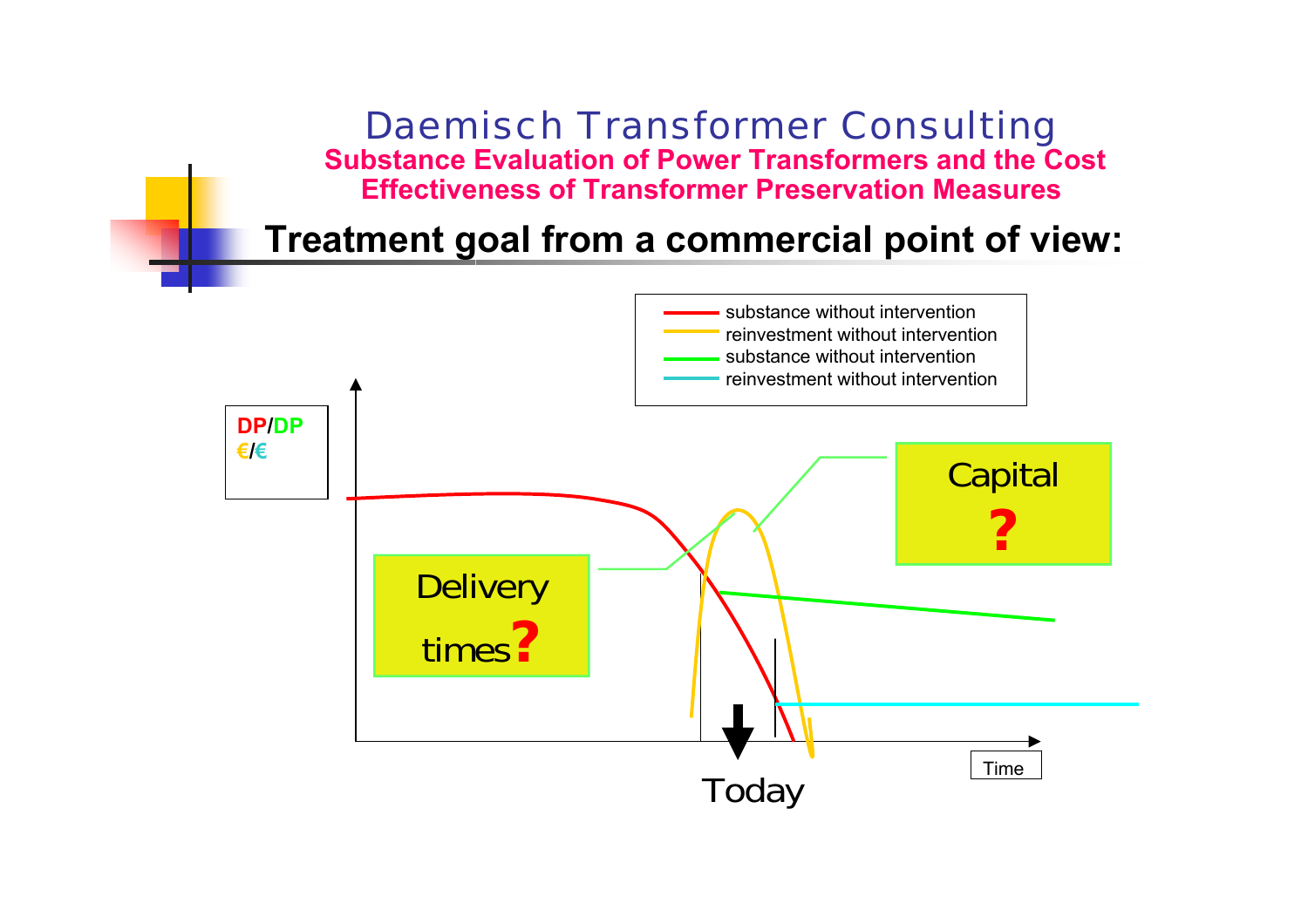## **Treatment goal from a commercial point of view:**

The previous foil attempts to translate the technical background of the preceding foil into a plain and simple statement: If matters are left to their own course without intervention, the following will happen:

### **Incalculable new investments!**

### **Are the required funds available or obtainable at short notice**

- **Are the required transformers even available for delivery at such short notice?**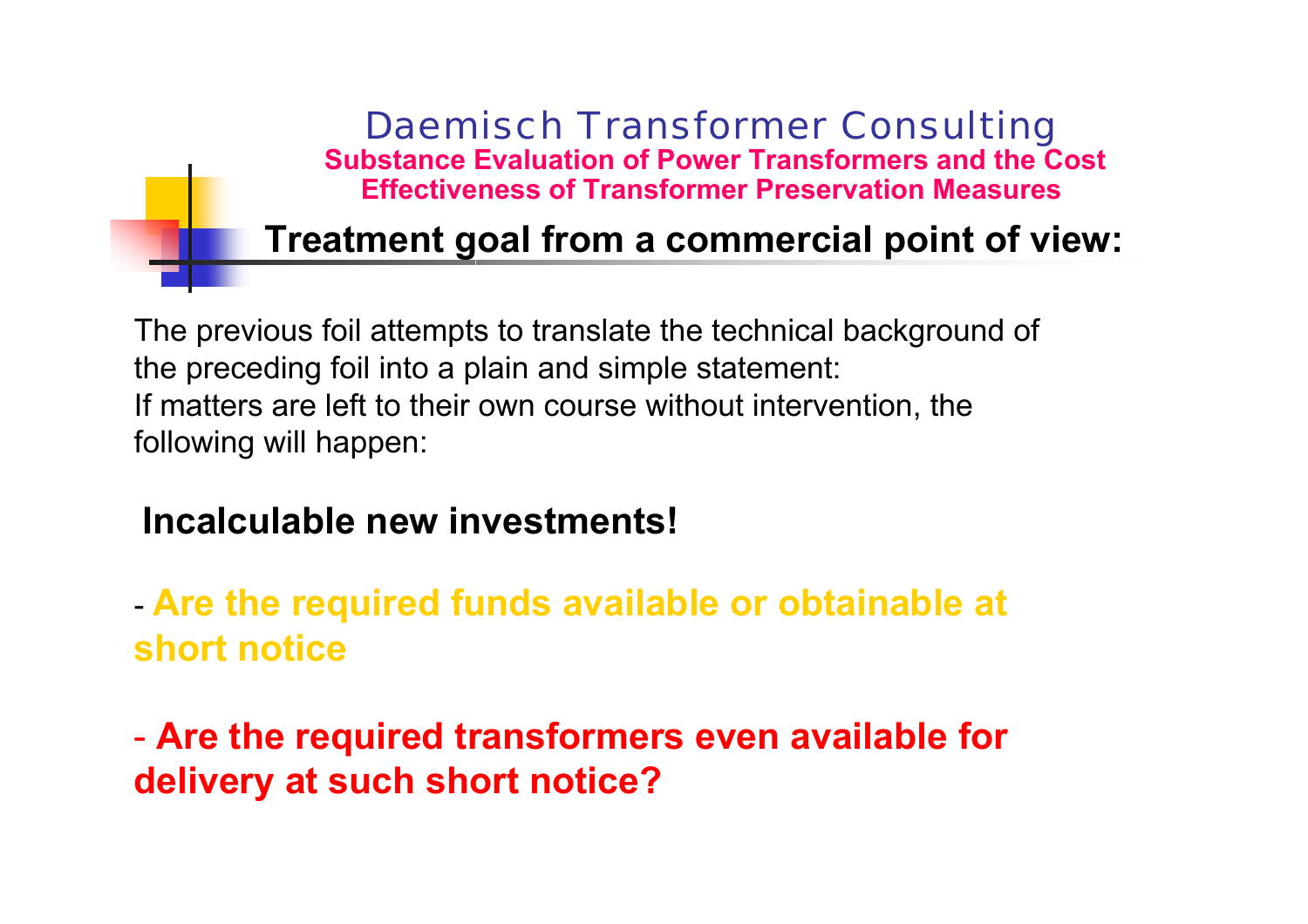

Obviously, the answer to the above questions lies in the green and blue lines:

Appropriate measures to adjust the ultimately inevitable new purchases to

### **capital inflow**

and

**delivery times**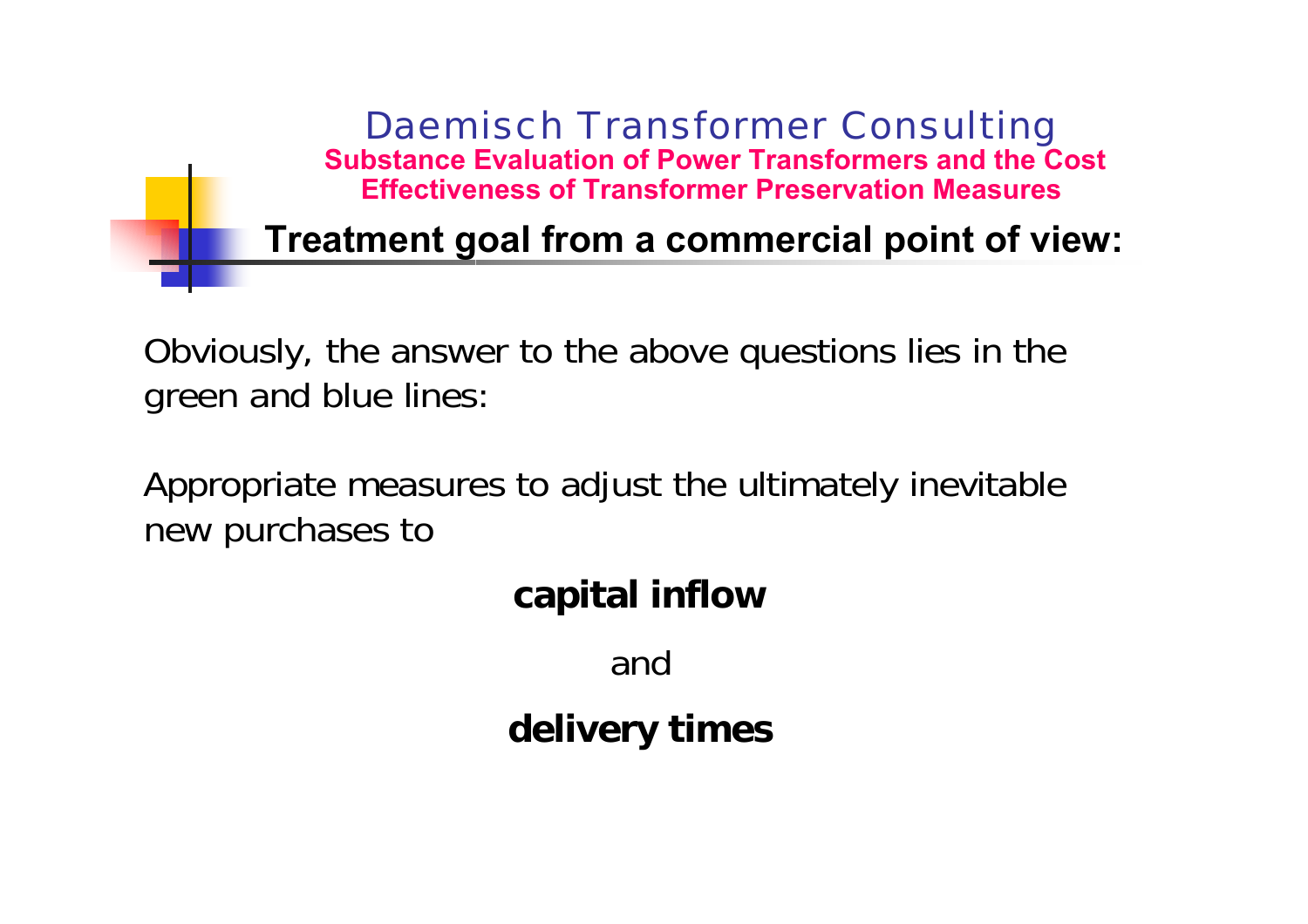

Other points of view requiring consideration and, ultimately, quantification:

Downtime costs:

**scheduled**

**unscheduled**

**Image loss in case of unscheduled and possibly spectacular failures**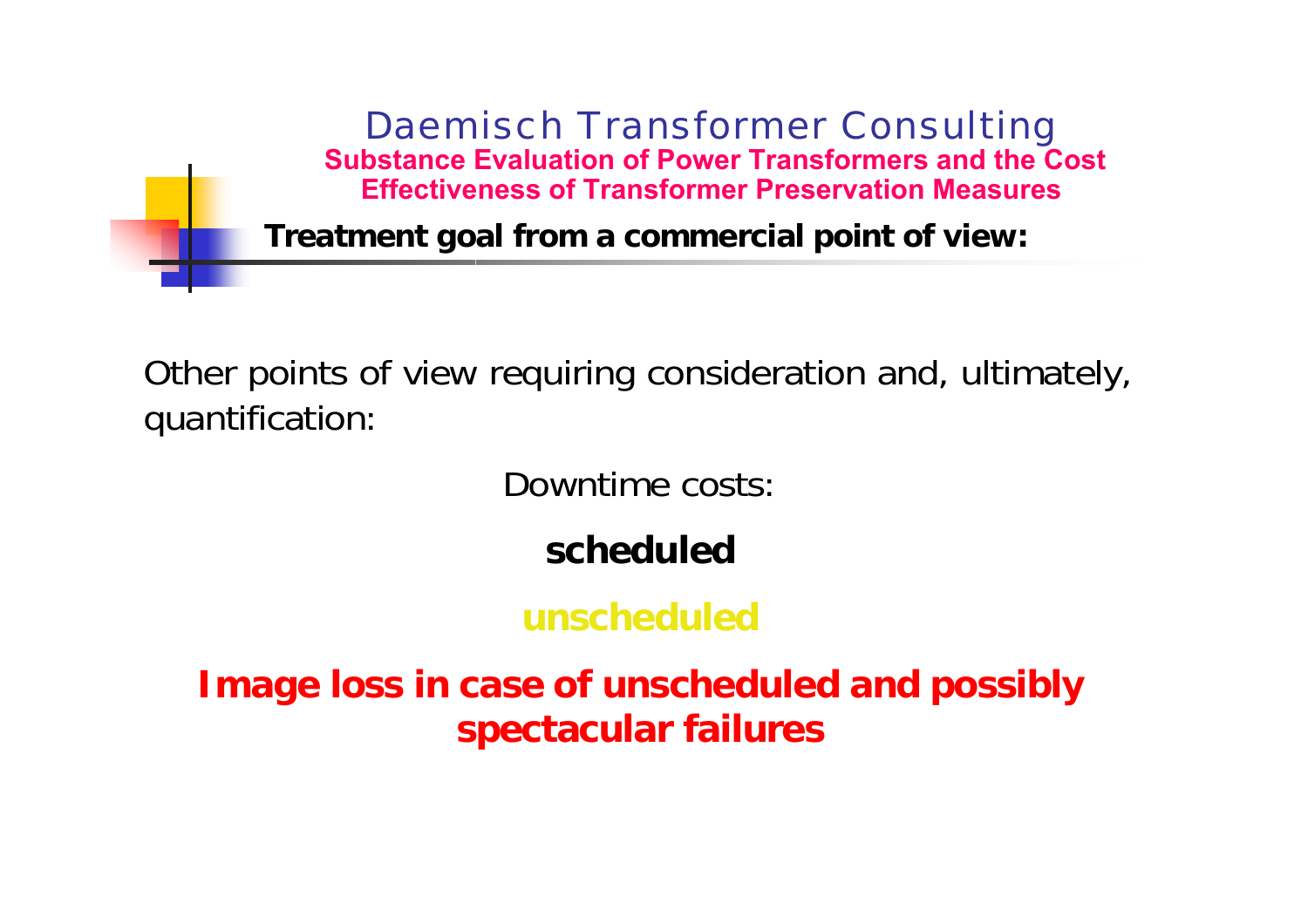

An industrial plant:

Comparison of preservation versus new procurement: The next foil shows the results of a commercial calculation-The result is obvious: Preservation measures, even when considered from a purely commercial point of view in terms of depreciation and interest earnings, will yield a profit, calculated over a period of 5 years, of approx.

# **1 millionEuros**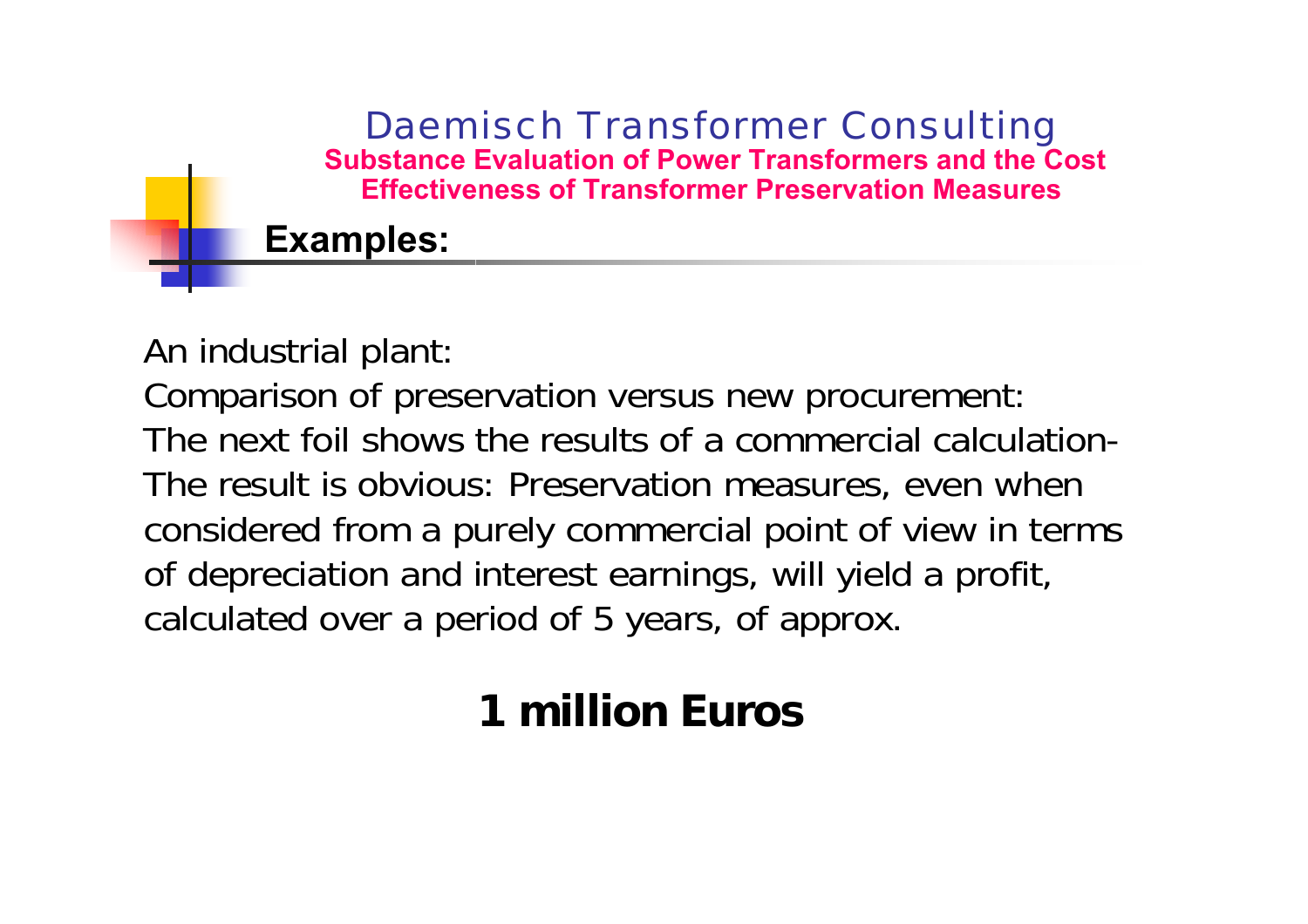#### **Examples**

|                  | 2005           | 2006           | 2007             | 2008           | 2009           | <b>Summe</b> |
|------------------|----------------|----------------|------------------|----------------|----------------|--------------|
| AfA              | $-166.667$     | $-166.667$     | $-166.667$       | $-166.667$     | $-166.667$     | $-833.333$   |
| Reparaturen      | 0              | $\overline{0}$ | $-20.000$        | $-30.000$      | $-40.000$      | $-90.000$    |
| Wartung          | $\overline{0}$ | $-50.000$      | $-50.000$        | $-50.000$      | $-50.000$      | $-200.000$   |
|                  |                |                |                  |                |                |              |
| Zinsertrag       | $\overline{0}$ | $\overline{0}$ | $\boldsymbol{0}$ | $\overline{0}$ | $\overline{0}$ | 0            |
|                  |                |                |                  |                |                |              |
| Ergebnis         | $-166.667$     | $-216.667$     | $-236.667$       | $-246.667$     | $-256.667$     | $-1.123.333$ |
|                  |                |                |                  |                |                |              |
|                  |                |                |                  |                |                |              |
| <b>Differenz</b> | $-142.667$     | $-189.067$     | $-205.979$       | $-213.444$     | $-221.506$     | $-972.661$   |

Ergebnis: Variante 1 ist vorzuziehen!

Die erhöhten Risiken bei Variante 1 - wie Anlagenunterbrechung, Produktionsausfall etc. - werden bei dieser Betrachtung außen vor gelassen!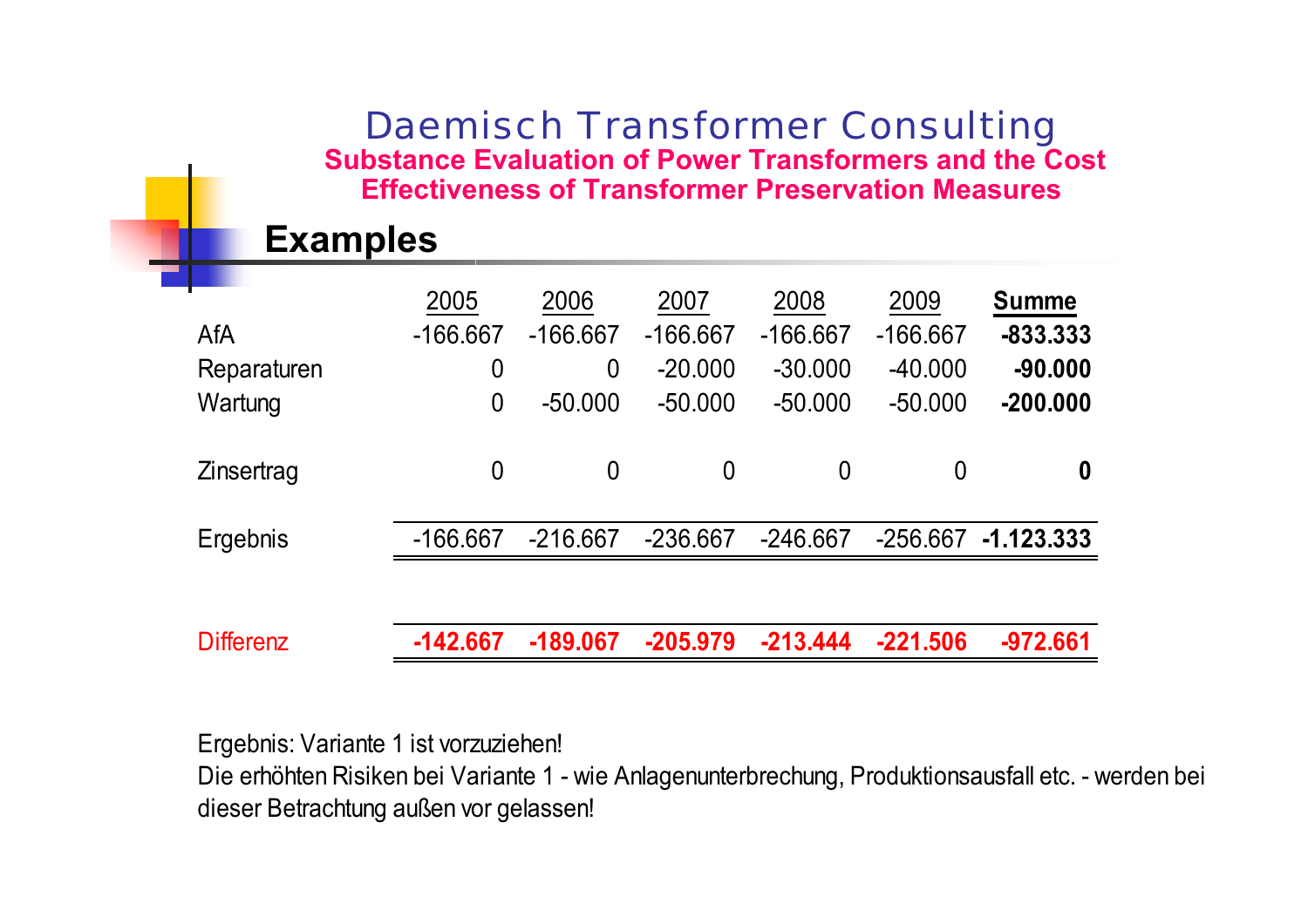### **Examples:**

If the previous examples is extrapolated to the entire population of 34 transformers installed in that plant, whereof 50% are in the lower substance range, the overall cost advantage achievable may be as high as **approx. 20 million Euros,**

which is actually a fairly conservative estimate.

In contrast, the total sum of expenditures is only approx. **1 million Euros**

**Theresult: 19 million Euros of unconventional profits!**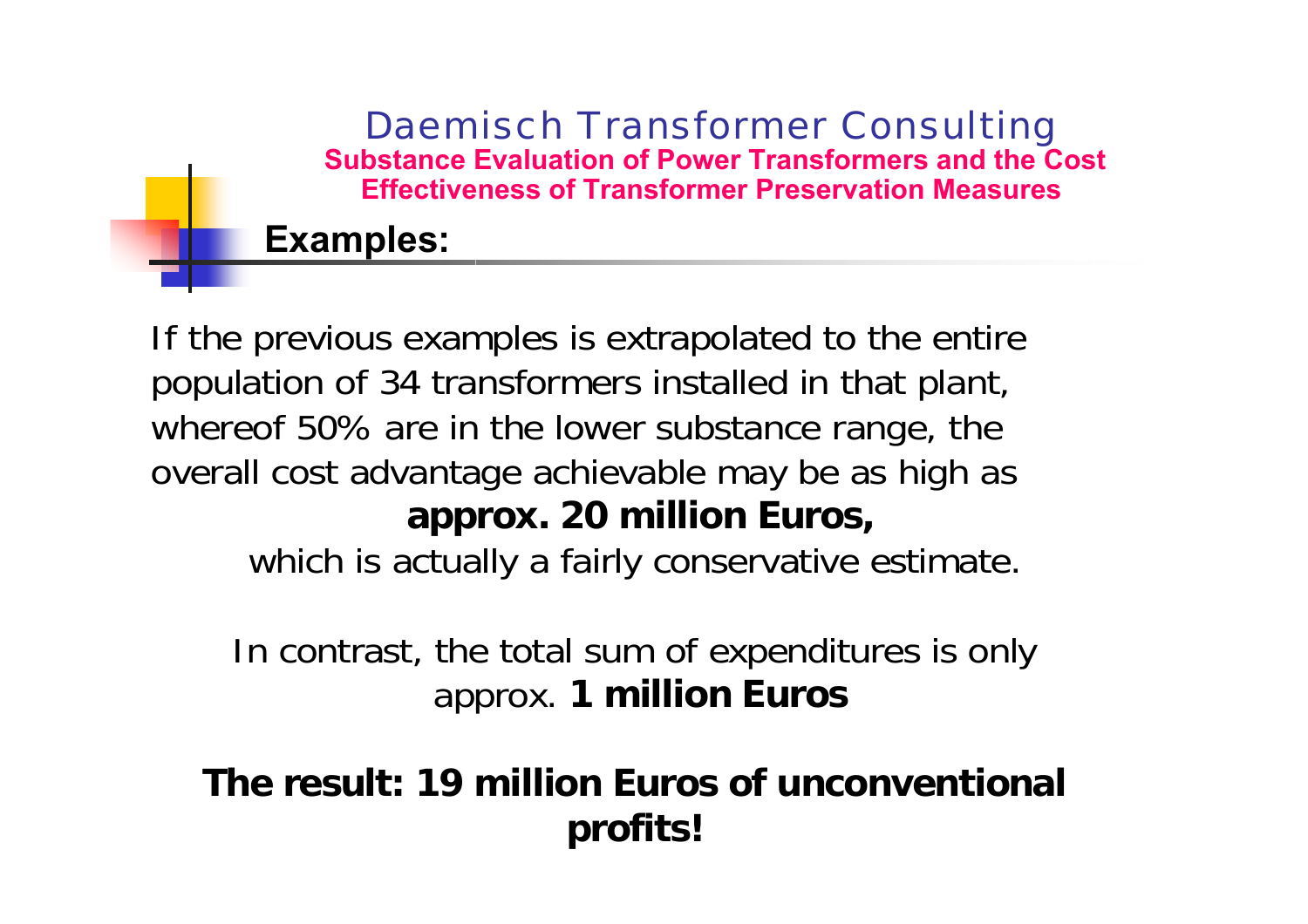### **Examples:**

Replacement costs, conservatively calculated: 6 Million Euros Substance: < 50%Remaining operating time with intervention: < 5 years Total costs including downtimes, planning, etc. > 7 Million Euros Annual capital expenditures (5% interest) 350,000 Euros Preservation measures:

Regeneration, water/gas conditioning,

On-line gas monitoring, no downtimes < 300,000 Euros Remaining operating time: 10 years (conservatively calculated –

5 x 350,000 Euros

The result:

**Euros**result: **3.2 million Euros**

NB: All data stated herein were calculated very conservatively. The cost advantages achievable in reality are actually much higher!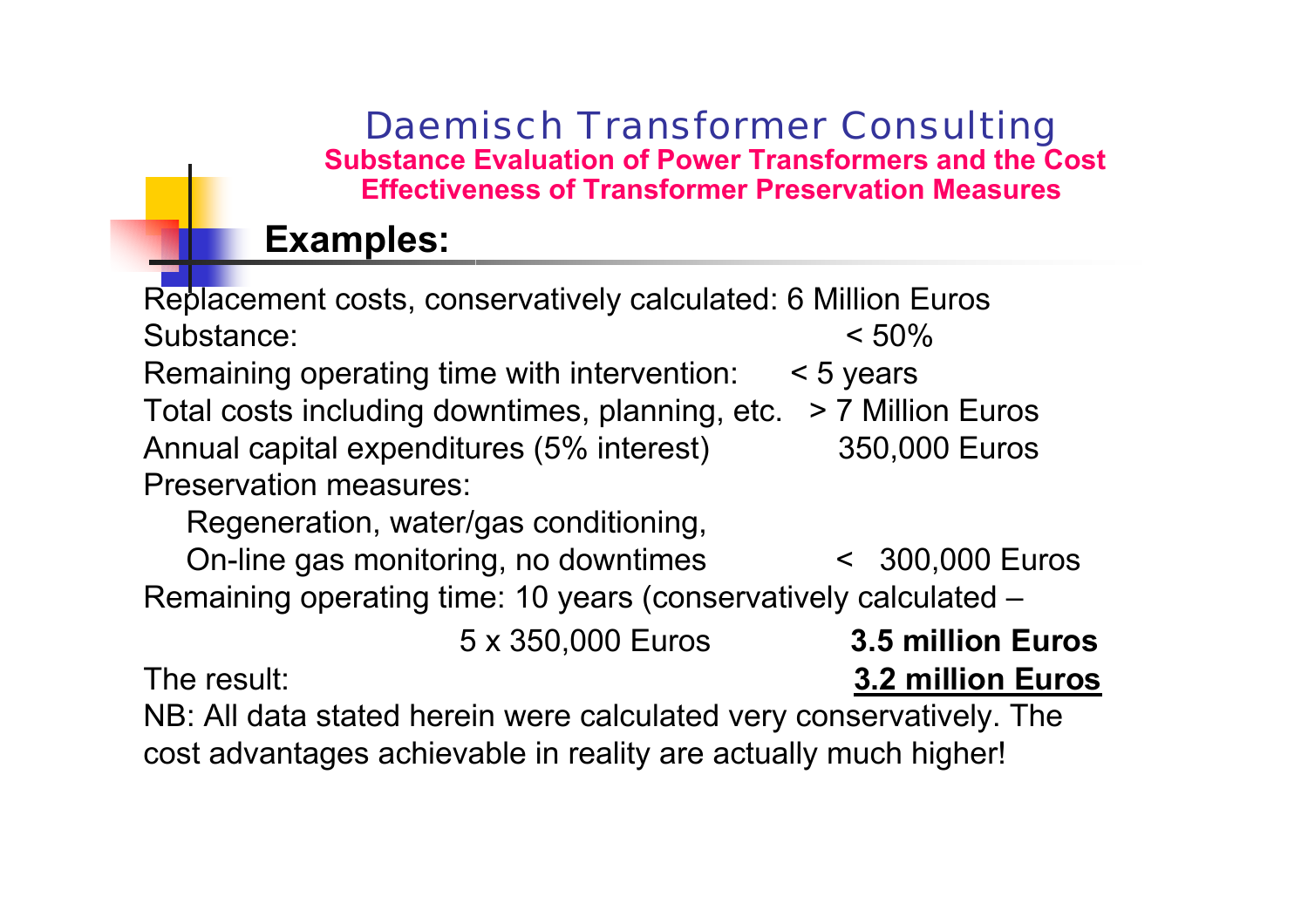### **Examples:**

The examples could be continued ad infinitum, and the advantages which become evident in every single case clearly show that preservation is a highly cost-effective variant of transformer asset management.

Benchmark data:

- -Amortization of the expended capital < 1 year
- -Failure risk easy to calculate

- -Solution to capital procurement and delivery time problems Estimation of costs:
- 
- Long-time preservation (> 5 years) approx. 100,000 Euros\* \*\*
- \*Budget estimate, may differ in individual cases
- \*\* proratable at a factor of 1/1 ¼, depending on population composition and condition

Regeneration **approx.** 1.5 Euros / kg oil\*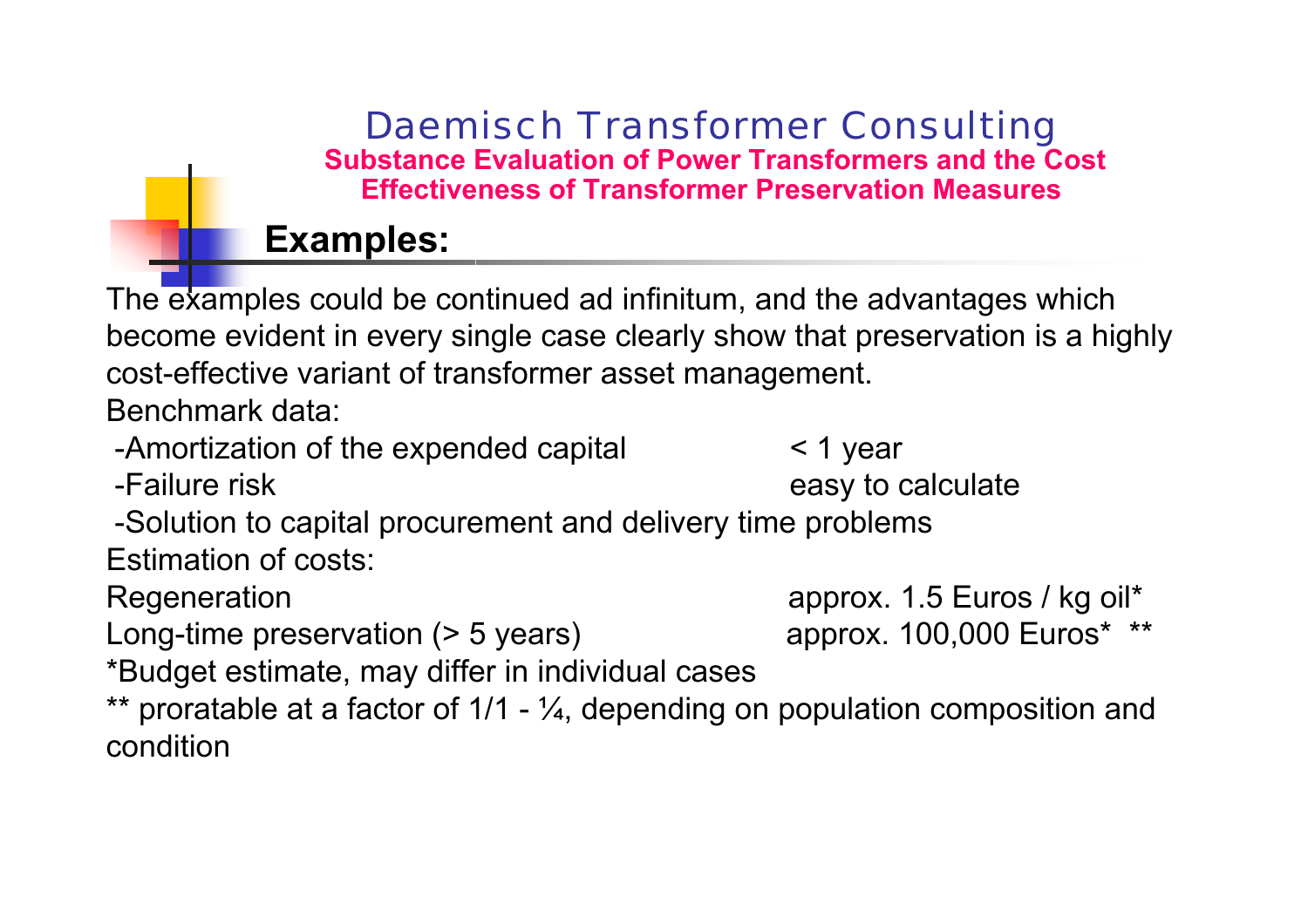### **Examples:**

| To use an exemplary calculation, the following results seem feasible for a |                          |
|----------------------------------------------------------------------------|--------------------------|
| population of 10 medium-power transformers over a period of 5 years:       |                          |
|                                                                            |                          |
| -100 tons of oil requiring regeneration                                    | 150,000 Euros            |
| -Estimated costs for preservation systems 1/3                              | 300,000 Euros            |
| -Total                                                                     | 450,000 Euros            |
| Expenses per transformer                                                   | 45,000 Euros             |
| Expenses per transformer per year                                          | <b>9,000 Euros</b>       |
|                                                                            |                          |
| -Replacement costs                                                         | approx. 10 Million Euros |
| -Capital expense per transformer                                           | 250,000 Euros            |
| -Capital expense per transformer per year                                  | <b>50,000 Euros</b>      |

**Cost advantage per 5 years per 10 transformers 2,05 Million Euros**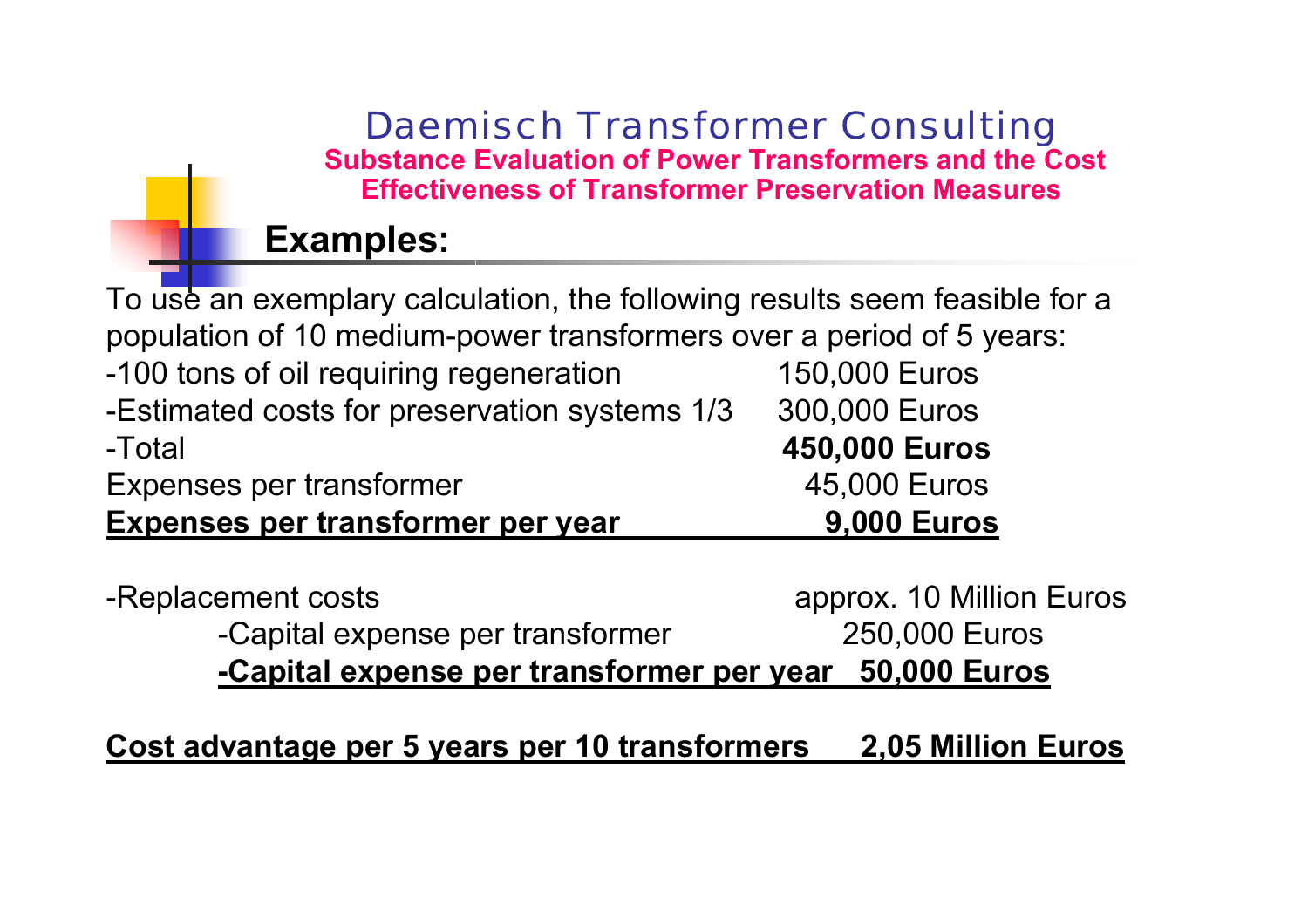At that point, I would like to get back to the same issue which was addressed earlier in my presentation of last year. Last year, more attention was given to the technical background, whereas this year priority was given to financial considerations.

It has been proven without a doubt that the capital expenditure advantages alone make substance preservation a highly-cost effective measure which at the same time yields considerable profits in terms of reliable operation and security o f supply.

In addition to killing two birds with a stone, substance preservation will also allow a better handle on the following: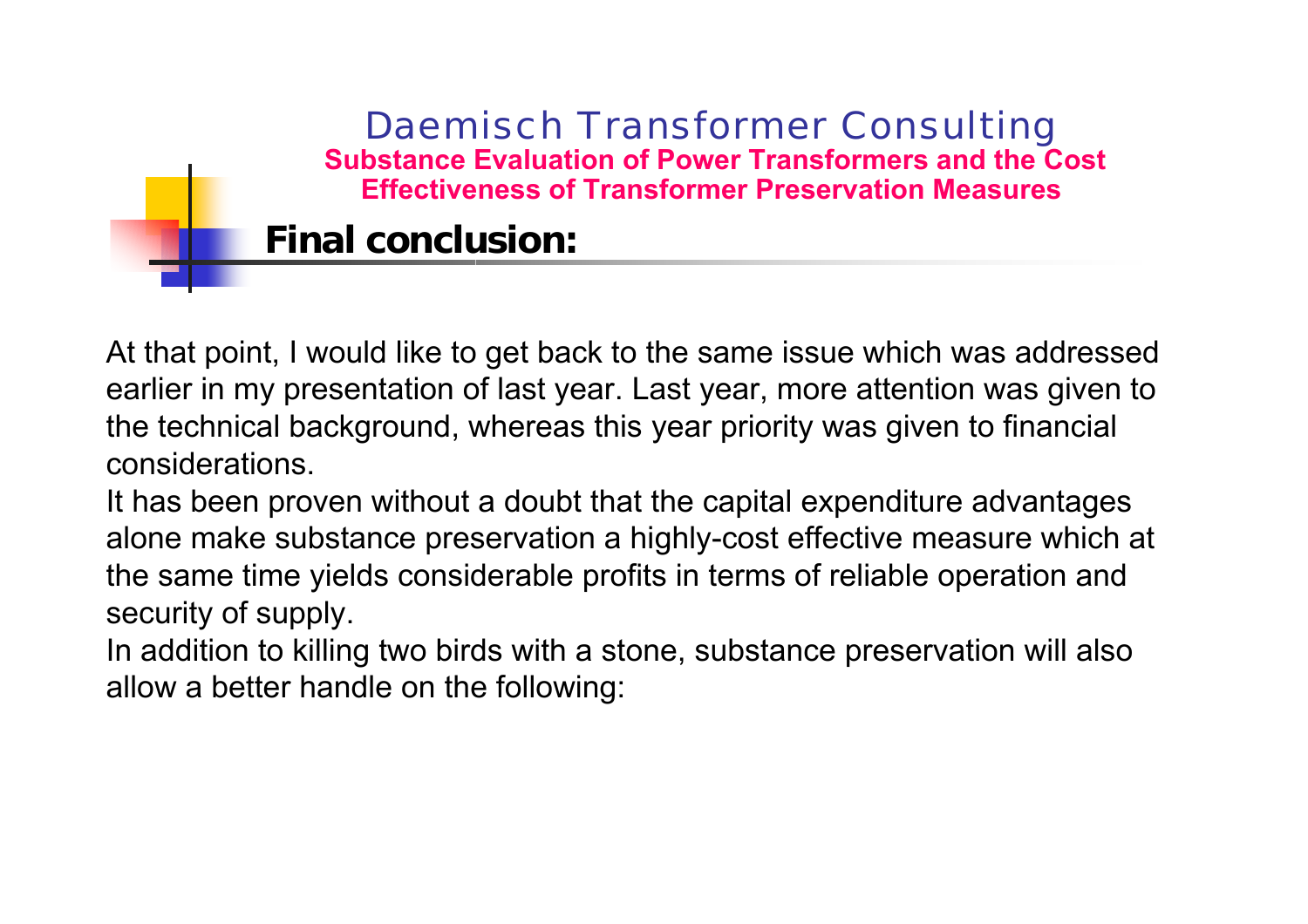|                                                | <b>Effectiveness of Transformer Preservation Measures</b>                     |                           |  |  |  |
|------------------------------------------------|-------------------------------------------------------------------------------|---------------------------|--|--|--|
| <b>Final conclusion:</b>                       |                                                                               |                           |  |  |  |
|                                                |                                                                               |                           |  |  |  |
|                                                | Please remember: this calculation covers only capital expenditures, no matter |                           |  |  |  |
| how impressive the results!                    |                                                                               |                           |  |  |  |
| Let's no forget costs like:                    |                                                                               |                           |  |  |  |
| For power plant transformers: downtime costs   |                                                                               | $= 0.1 - 1$ million Euros |  |  |  |
| per day??                                      |                                                                               |                           |  |  |  |
| For industrial transformers: production losses |                                                                               | $= 22222$                 |  |  |  |
|                                                | Damages to the plants                                                         | $= 22222$                 |  |  |  |
| For mains transformers: Claims for damages     |                                                                               | $= 22222$                 |  |  |  |
| General :                                      | Image loss                                                                    | $= 222222$                |  |  |  |
|                                                | Question: Can we really, with any sense of responsibility,                    |                           |  |  |  |
| afford to live with that many question marks?  |                                                                               |                           |  |  |  |

 $\overline{\phantom{a}}$ 

Daemisch Transformer Consulting **Substance Evaluation of Power Transformers and the Cost**